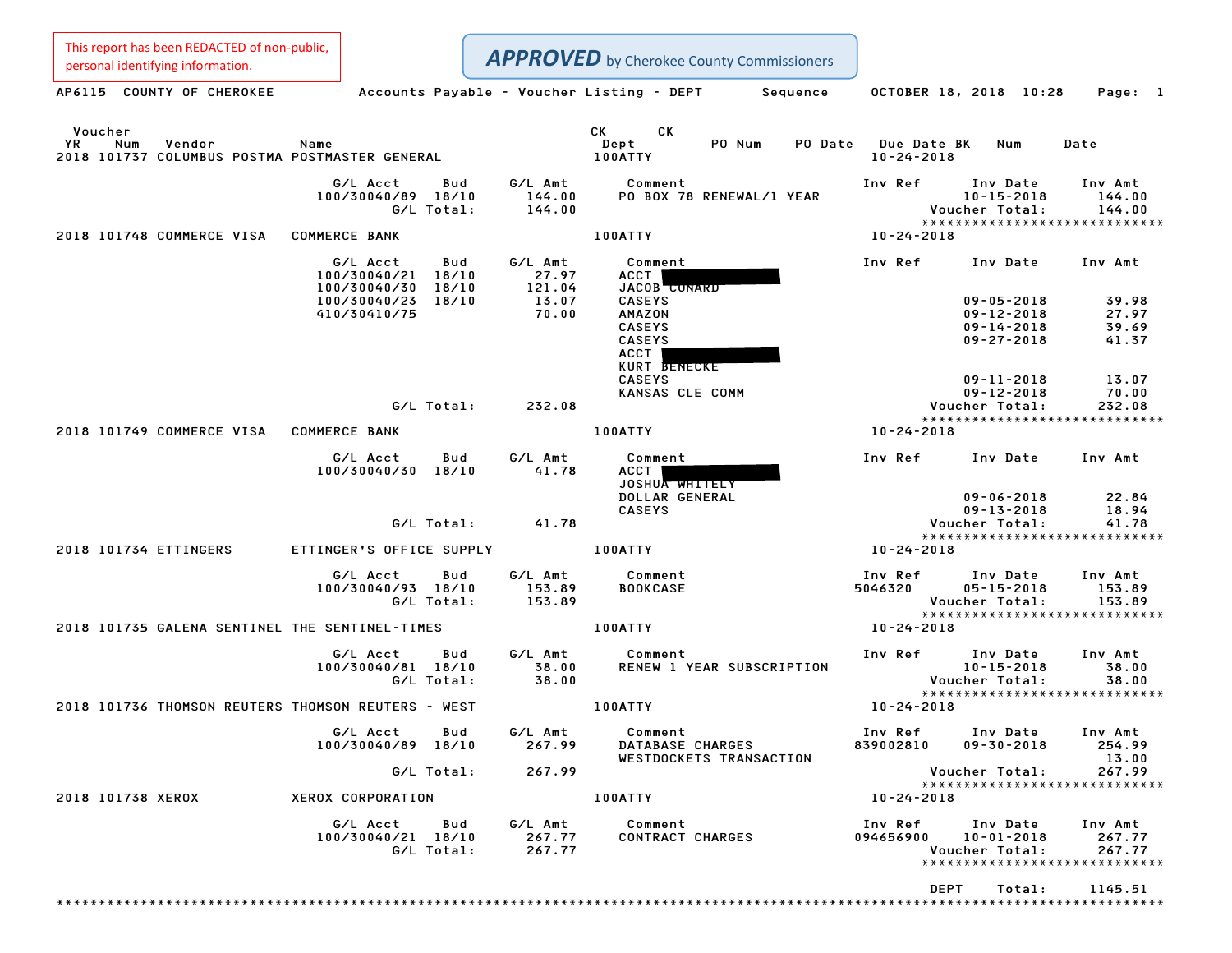| AP6115 COUNTY OF CHEROKEE                                          |                                                      |                   |                               | Accounts Payable – Voucher Listing – DEPT         Sequence       OCTOBER 18, 2018  10:28                                                                                                                                                                                   |                                         |                                                        | Page: 2                                                        |
|--------------------------------------------------------------------|------------------------------------------------------|-------------------|-------------------------------|----------------------------------------------------------------------------------------------------------------------------------------------------------------------------------------------------------------------------------------------------------------------------|-----------------------------------------|--------------------------------------------------------|----------------------------------------------------------------|
| Voucher<br><b>YR</b><br>Num<br>Vendor<br>2018 101743 COMMERCE VISA | Name<br><b>COMMERCE BANK</b>                         |                   |                               | CK and the set of the set of the set of the set of the set of the set of the set of the set of the set of the set of the set of the set of the set of the set of the set of the set of the set of the set of the set of the se<br>СK<br>Dept<br>PO Num<br><b>100CCLERK</b> | PO Date Due Date BK<br>$10 - 24 - 2018$ | Num                                                    | Date                                                           |
|                                                                    | G/L Acct<br>100/30020/73 18/10                       | Bud               | G/L Amt<br>13.45              | Comment<br><b>ACCT</b>                                                                                                                                                                                                                                                     | Inv Ref                                 | Inv Date                                               | Inv Amt                                                        |
|                                                                    | 100/30020/23 18/10<br>100/30330/32 18/10             |                   | 17.11<br>28.34                | RODNEY EDMONDSON<br>EL CHARRO IOLA                                                                                                                                                                                                                                         |                                         | $09 - 14 - 2018$                                       | 17.11                                                          |
|                                                                    |                                                      | G/L Total:        | 58.90                         | TURTLE STOP, WYANDOTTE<br>DOLLAR GENERAL                                                                                                                                                                                                                                   |                                         | $09 - 20 - 2018$<br>$09 - 21 - 2018$<br>Voucher Total: | 13.45<br>28.34<br>58.90                                        |
|                                                                    |                                                      |                   |                               |                                                                                                                                                                                                                                                                            |                                         |                                                        | *****************************                                  |
|                                                                    |                                                      |                   |                               |                                                                                                                                                                                                                                                                            | <b>DEPT</b>                             | Total:                                                 | 58.90                                                          |
| 2018 101629 CINTAS                                                 | CINTAS FIRST AID & SAFETY                            |                   |                               | <b>100CHOUSE</b>                                                                                                                                                                                                                                                           | 10-24-2018                              |                                                        |                                                                |
|                                                                    | G/L Acct<br>100/30080/40 18/10                       | Bud<br>G/L Total: | G/L Amt<br>106.96<br>106.96   | Comment<br><b>DUST MOPS</b>                                                                                                                                                                                                                                                | Inv Ref<br>4010391443                   | Inv Date<br>10-02-2018<br>Voucher Total:               | Inv Amt<br>106.96<br>106.96                                    |
| 2018 101746 COMMERCE VISA COMMERCE BANK                            |                                                      |                   |                               | <b>100CHOUSE</b>                                                                                                                                                                                                                                                           | 10-24-2018                              |                                                        | *****************************                                  |
|                                                                    | G/L Acct<br>100/30080/73 18/10<br>100/30080/80 18/10 | Bud               | G/L Amt<br>6.01<br>108.32     | Comment<br>ACCT I<br><b>RALPH HOUSER</b>                                                                                                                                                                                                                                   | Inv Ref                                 | Inv Date                                               | Inv Amt                                                        |
|                                                                    |                                                      |                   |                               | <b>FAST MART</b><br>HOME DEPOT                                                                                                                                                                                                                                             |                                         | $09 - 17 - 2018$<br>$09 - 25 - 2018$                   | 6.01<br>108.32                                                 |
|                                                                    |                                                      | G/L Total:        | 114.33                        |                                                                                                                                                                                                                                                                            |                                         | Voucher Total:                                         | 114.33<br>*****************************                        |
| 2018 101630 COUNTRY                                                | <b>COUNTRY GARDENS</b>                               |                   |                               | <b>100CHOUSE</b>                                                                                                                                                                                                                                                           | 10-24-2018                              |                                                        |                                                                |
|                                                                    | G/L Acct<br>100/30080/89 18/10                       | Bud<br>G/L Total: | G∕L Amt<br>65.42<br>65.42     | Comment<br>PLANT/STAN DANIELS                                                                                                                                                                                                                                              | Inv Ref<br>011409                       | Inv Date<br>$09 - 07 - 2018$<br>Voucher Total:         | Inv Amt<br>65.42<br>65.42                                      |
| 2018 101631 CRAWFORD CLERK CRAWFORD COUNTY CLERK                   |                                                      |                   |                               | <b>100CHOUSE</b>                                                                                                                                                                                                                                                           | 10-24-2018                              |                                                        | ******************************                                 |
|                                                                    | G/L Acct<br>100/30080/89 18/10                       | Bud               | G/L Amt<br>875.38             | Comment<br>DISTRICT CORONER SALARY<br>CHEROKEE COUNTY<br>SEPTEMBER 2018                                                                                                                                                                                                    | Inv Ref                                 | Inv Date<br>10-02-2018                                 | Inv Amt<br>875.38                                              |
|                                                                    |                                                      | G/L Total:        | 875.38                        |                                                                                                                                                                                                                                                                            |                                         | Voucher Total:                                         | 875.38                                                         |
| 2018 101632 CULLIGAN                                               | CULLIGAN OF JOPLIN                                   |                   |                               | <b>100CHOUSE</b>                                                                                                                                                                                                                                                           | 10-24-2018                              |                                                        | *****************************                                  |
|                                                                    | G/L Acct<br>100/30080/42 18/10                       | Bud<br>G/L Total: | G/L Amt<br>16.40<br>16.40     | Comment<br>WATER                                                                                                                                                                                                                                                           | Inv Ref<br>129509                       | Inv Date<br>10-09-2018<br>Voucher Total:               | Inv Amt<br>16.40<br>16.40                                      |
| 2018 101714 FRONTIER                                               | FRONTIER FORENSICS PA                                |                   |                               | <b>100CHOUSE</b>                                                                                                                                                                                                                                                           | 10-24-2018                              |                                                        | *****************************                                  |
|                                                                    | G/L Acct<br>100/30080/89 18/10                       | Bud<br>G/L Total: | G/L Amt<br>1685.00<br>1685.00 | Comment<br>AUTOPSY - TOXICOLOGY                                                                                                                                                                                                                                            | Inv Ref<br>846                          | Inv Date<br>$09 - 30 - 2018$<br>Voucher Total:         | Inv Amt<br>1685.00<br>1685.00<br>***************************** |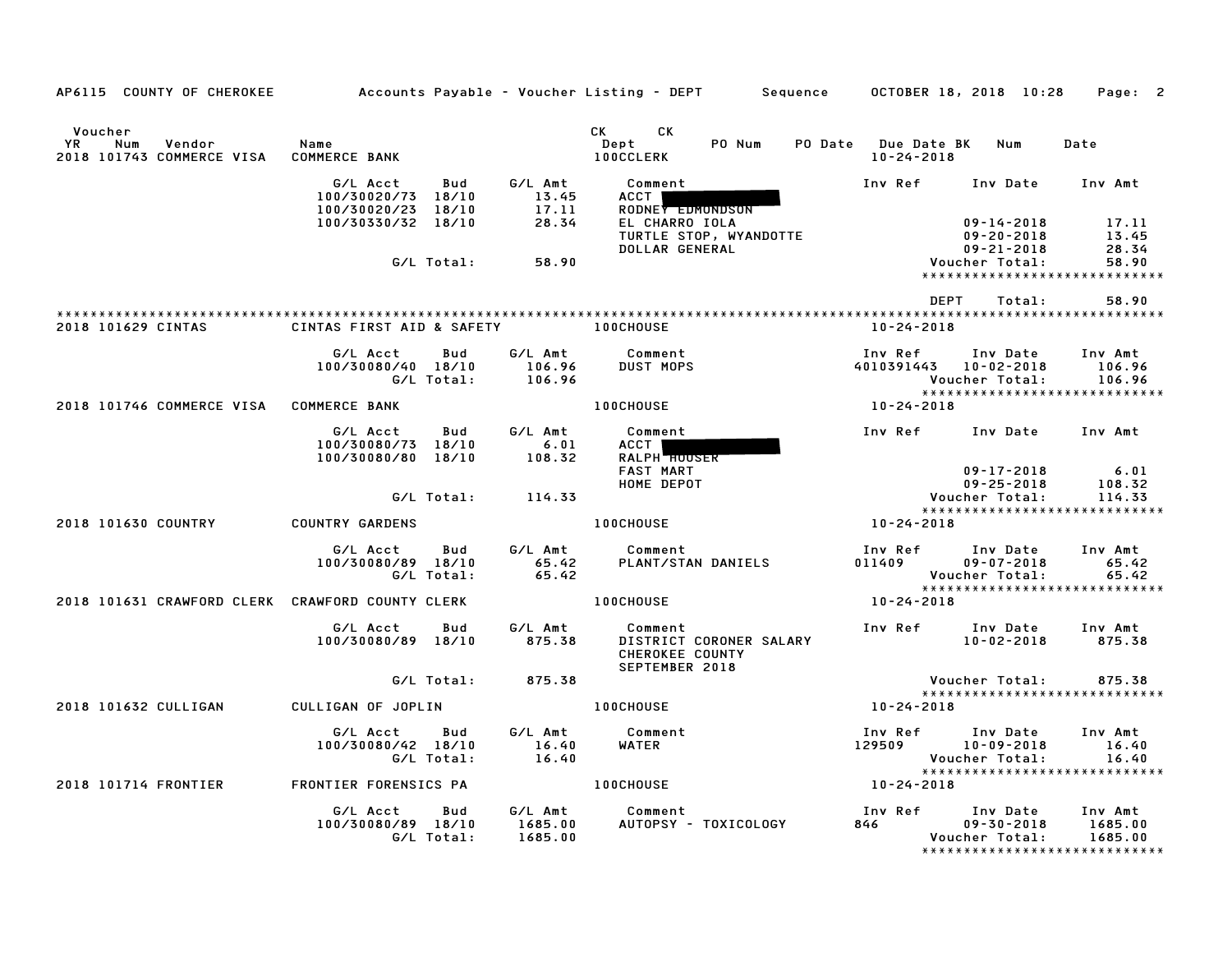| AP6115 COUNTY OF CHEROKEE                                   |                                                     |                           | Accounts Payable – Voucher Listing – DEPT Sequence 0CTOBER 18, 2018 10:28                                                                                                                                                                                                  |                                                                           | Page: 3                                                    |
|-------------------------------------------------------------|-----------------------------------------------------|---------------------------|----------------------------------------------------------------------------------------------------------------------------------------------------------------------------------------------------------------------------------------------------------------------------|---------------------------------------------------------------------------|------------------------------------------------------------|
| Voucher<br><b>YR</b><br>Num<br>Vendor<br>2018 101633 KS GAS | Name<br>KANSAS GAS SERVICE                          |                           | CK<br>CK the control of the control of the control of the control of the control of the control of the control of the control of the control of the control of the control of the control of the control of the control of the contr<br>PO Num<br>Dept<br><b>100CHOUSE</b> | PO Date Due Date BK<br>Num<br>$10 - 24 - 2018$                            | Date                                                       |
|                                                             | G/L Acct<br>Bud<br>100/30080/81 18/10<br>G/L Total: | 74.86<br>74.86            | G/L Amt Comment<br>ACCT 510241094 1188724 27                                                                                                                                                                                                                               | Inv Ref Inv Date<br>$10 - 02 - 2018$<br>Voucher Total:                    | Inv Amt<br>74.86<br>74.86<br>***************************** |
| 2018 101739 MAXTON, K                                       | KENNETH E MAXTON                                    |                           | <b>100CHOUSE</b>                                                                                                                                                                                                                                                           | 10-24-2018                                                                |                                                            |
|                                                             | G/L Acct<br>Bud<br>100/30080/89 18/10               | G/L Amt<br>240.00         | Comment<br>CORONER BILLING                                                                                                                                                                                                                                                 | Inv Ref<br>Inv Date<br>$10 - 15 - 2018$                                   | Inv Amt<br>240.00                                          |
|                                                             | G/L Total:                                          | 240.00                    |                                                                                                                                                                                                                                                                            | Voucher Total:                                                            | 240.00                                                     |
| 2018 101703 PRO SOLUTIONS                                   | PRO SOLUTIONS, LLC                                  |                           | <b>100CHOUSE</b>                                                                                                                                                                                                                                                           | 10-24-2018                                                                | *****************************                              |
|                                                             | G/L Acct<br>Bud<br>100/30080/81 18/10<br>G/L Total: | G/L Amt<br>36.93<br>36.93 | Comment<br>GAS SALES                                                                                                                                                                                                                                                       | Inv Ref<br>Inv Date<br>201809139<br>$10 - 11 - 2018$<br>Voucher Total:    | Inv Amt<br>36.93<br>36.93                                  |
| 2018 101709 TOTAL ELEC                                      | TOTAL ELECTRONICS CONTRACTING 100CHOUSE             |                           |                                                                                                                                                                                                                                                                            | $10 - 24 - 2018$                                                          | *****************************                              |
|                                                             | G/L Acct<br>Bud<br>100/30080/89 18/10<br>G/L Total: | G/L Amt<br>89.00<br>89.00 | Comment<br>REPAIR MIC CABLES                                                                                                                                                                                                                                               | Inv Ref Inv Date<br>70007 10-05-2018<br>Voucher Total:                    | Inv Amt<br>89.00<br>89.00<br>***************************** |
| 2018 101742 TRUE VALUE COL TRUE VALUE COLUMBUS              |                                                     |                           | <b>100CHOUSE</b>                                                                                                                                                                                                                                                           | 10-24-2018                                                                |                                                            |
|                                                             | G/L Acct<br>Bud<br>100/30080/40 18/10<br>G/L Total: | G/L Amt<br>9.71<br>9.71   | Comment<br>HARDWARE                                                                                                                                                                                                                                                        | Inv Ref      Inv Date<br>A358464<br>10-12-2018<br>Voucher Total:          | Inv Amt<br>9.71<br>9.71<br>*****************************   |
|                                                             |                                                     |                           |                                                                                                                                                                                                                                                                            | <b>DEPT</b><br>Total:                                                     | 3313.99                                                    |
| 2018 101634 COLUMBUS NEWS                                   | COLUMBUS NEWS REPORT                                |                           | 100COMM                                                                                                                                                                                                                                                                    | 10-24-2018                                                                |                                                            |
|                                                             | G/L Acct<br>Bud<br>100/30010/78 18/10               | G/L Amt<br>264.00         | Comment<br>RESOLUTION 21<br>21<br>23                                                                                                                                                                                                                                       | Inv Ref<br>Inv Date<br>$09 - 26 - 2018$<br>10-03-2018<br>$10 - 08 - 2018$ | Inv Amt<br>84.00<br>84.00<br>96.00                         |
|                                                             | G/L Total:                                          | 264.00                    |                                                                                                                                                                                                                                                                            | Voucher Total:                                                            | 264.00<br>*****************************                    |
|                                                             |                                                     |                           |                                                                                                                                                                                                                                                                            | DEPT<br>Total:                                                            | 264.00                                                     |
| 2018 101755 NEX TECH                                        | <b>NEX-TECH</b>                                     |                           | 100COMP                                                                                                                                                                                                                                                                    | $10 - 24 - 2018$                                                          |                                                            |
|                                                             | G/L Acct<br>Bud<br>100/30150/89 18/10<br>G/L Total: | G/L Amt<br>2.50<br>2.50   | Comment<br>ACCT 403167                                                                                                                                                                                                                                                     | Inv Ref<br>Inv Date<br>$10 - 01 - 2018$<br>Voucher Total:                 | Inv Amt<br>2.50<br>2.50<br>*****************************   |
|                                                             |                                                     |                           |                                                                                                                                                                                                                                                                            | DEPT<br>Total:                                                            | 2.50                                                       |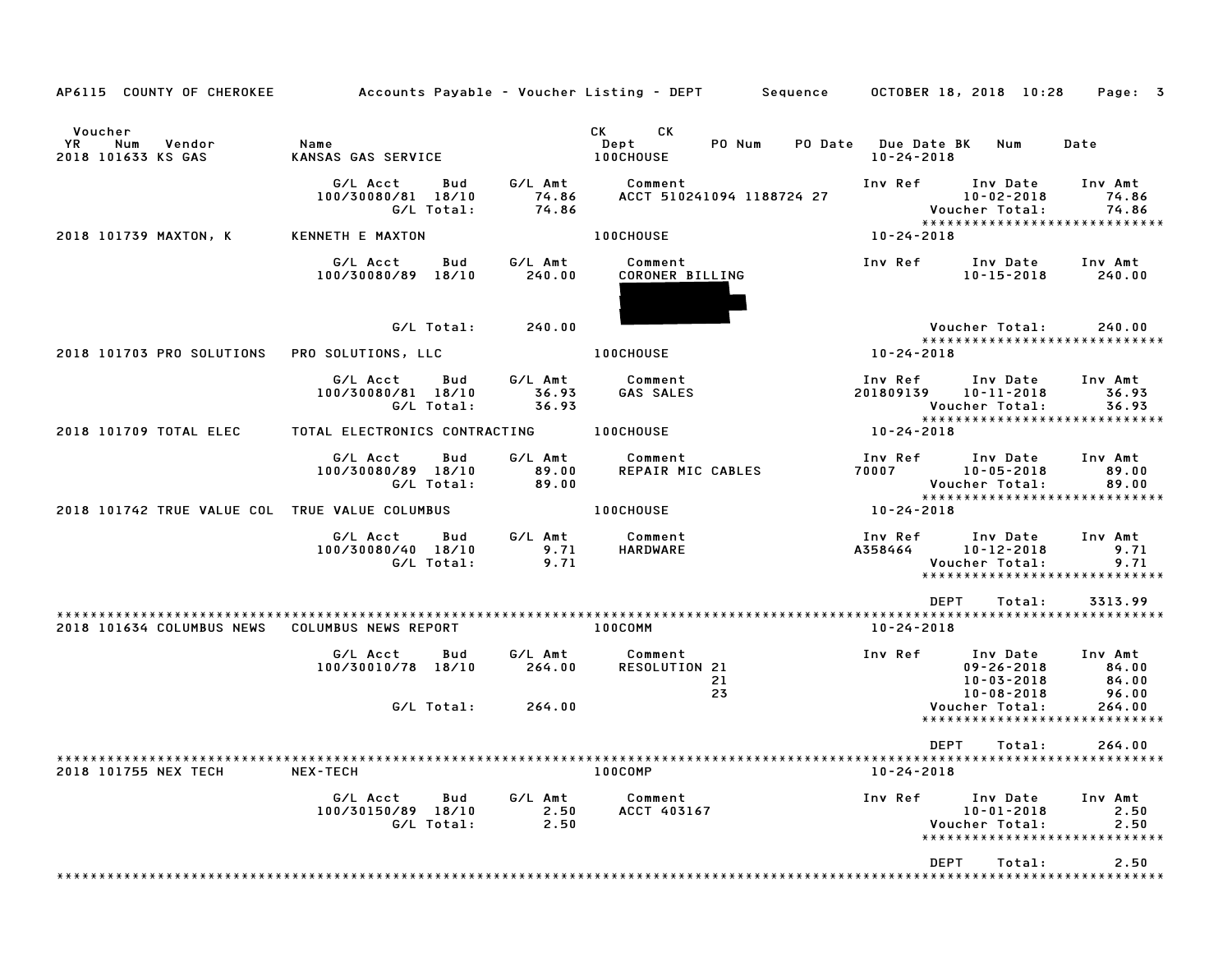|                                                                    |                                                                |                          | AP6115 COUNTY OF CHEROKEE Accounts Payable - Voucher Listing - DEPT Sequence OCTOBER 18, 2018 10:28        |                                                           |                                                             | Page: 4                                           |
|--------------------------------------------------------------------|----------------------------------------------------------------|--------------------------|------------------------------------------------------------------------------------------------------------|-----------------------------------------------------------|-------------------------------------------------------------|---------------------------------------------------|
| Voucher<br>YR Num Vendor<br>2018 101706 CULLIGAN                   | Name<br>CULLIGAN OF JOPLIN                                     |                          | CK CK<br>Dept<br>PO Num<br>100DCOURT                                                                       | PO Date Due Date BK Num<br>10-24-2018                     |                                                             | Date                                              |
|                                                                    | G/L Acct<br>Bud<br>100/30070/83 18/10<br>G/L Total:            | 19.00<br>19.00           | G/L Amt Comment<br>COOLER RENTAL                                                                           | Inv Ref<br>128850                                         | Inv Date<br>$09 - 30 - 2018$<br>Voucher Total:              | Inv Amt<br>19.00<br>19.00                         |
| 2018 101707 ETTINGERS                                              | ETTINGER'S OFFICE SUPPLY                                       |                          | 100DCOURT                                                                                                  | $10 - 24 - 2018$                                          |                                                             | ******************************                    |
|                                                                    | G/L Acct<br><b>Bud</b><br>100/30070/21 18/10                   | G/L Amt<br>426.88        | Comment                                                                                                    | Inv Ref                                                   | Inv Date Inv Amt                                            |                                                   |
|                                                                    | G/L Total: 426.88                                              |                          |                                                                                                            |                                                           | Voucher Total:                                              | 426.88                                            |
| 2018 101708 TOTAL ELEC   TOTAL ELECTRONICS CONTRACTING   100DCOURT |                                                                |                          |                                                                                                            | 10-24-2018                                                |                                                             |                                                   |
|                                                                    | G/L Acct<br>Bud                                                |                          | G/L Amt Comment<br>100/30070/95 18/10 465.00 ADD CAMERA - MOVE CAMERA<br>G/L Total: 465.00                 | Inv Ref      Inv Date     Inv Amt<br>$69384$ $10-05-2018$ | Voucher Total:                                              | 465.00<br>465.00<br>***************************** |
|                                                                    |                                                                |                          |                                                                                                            | DEPT                                                      | Total:                                                      | 910.88                                            |
| 2018 101635 CINTAS 0855                                            | <b>CINTAS CORP</b>                                             |                          | 100DEPT OFF                                                                                                | 10-24-2018                                                |                                                             |                                                   |
|                                                                    | G/L Acct<br>Bud<br>100/30330/22 18/10<br>G/L Total:            | 162.87<br>162.87         | G/L Amt Comment<br>GLOVES, BATTERIES                                                                       | Inv Ref<br>8403823662 09-21-2018                          | Inv Date<br>Voucher Total:                                  | Inv Amt<br>162.87<br>162.87                       |
| 2018 101751 COMMERCE VISA COMMERCE BANK                            |                                                                |                          | 100DEPT OFF                                                                                                | 10-24-2018                                                |                                                             | *****************************                     |
|                                                                    | G/L Acct<br>Bud<br>100/30330/23 18/10 21.57                    | G/L Amt                  | Comment<br>ACCT I<br>JANIE RUDDICK                                                                         | Inv Ref Inv Date Inv Amt                                  |                                                             |                                                   |
|                                                                    |                                                                |                          | <b>SAMS</b>                                                                                                |                                                           | 10-01-2018<br>Voucher Total:                                | 21.57<br>21.57                                    |
| 2018 101756 COMMERCE VISA COMMERCE BANK                            |                                                                |                          | 100DEPT OFF                                                                                                | $10 - 24 - 2018$                                          |                                                             | *****************************                     |
|                                                                    | G/L Acct<br>Bud<br>100/30330/24 18/10 64.30                    | G/L Amt                  | Comment<br>ACCT  <br><b>BARBARA BILKE</b>                                                                  | Inv Ref Inv Date Inv Amt                                  |                                                             |                                                   |
|                                                                    |                                                                |                          | VISTAPRINT                                                                                                 |                                                           | 10-02-2018<br>Voucher Total:                                | 64.30<br>64.30                                    |
| 2018 101699 ETTINGERS                                              | ETTINGER'S OFFICE SUPPLY THE RODEPT OFF                        |                          |                                                                                                            | $10 - 24 - 2018$                                          |                                                             | *****************************                     |
|                                                                    | G/L Acct<br>Bud                                                | G/L Amt                  | Comment                                                                                                    | Inv Ref                                                   | Inv Date Inv Amt                                            |                                                   |
|                                                                    | 100/30330/31 18/10<br>100/30330/28 18/10<br>100/30330/23 18/10 | 230.78<br>81.38<br>95.87 | COMMENT<br>T/TISSUE, TOWELS, SOAP<br>NOTES, FOLDER FRAMES,<br>ORGANIZER, OIL, BAGS<br>ORGANIZER, OIL, BAGS | 5101600<br>5101500<br>5098130<br>5101630                  | $10 - 10 - 2018$<br>$10 - 10 - 2018$<br>81.38<br>10-02-2018 | 61.20                                             |
|                                                                    | G/L Total:                                                     | 408.03                   | BULLETIN BOARD, DISPLAY                                                                                    |                                                           | $10 - 10 - 2018$<br>Voucher Total:                          | 34.67<br>408.03<br>*****************************  |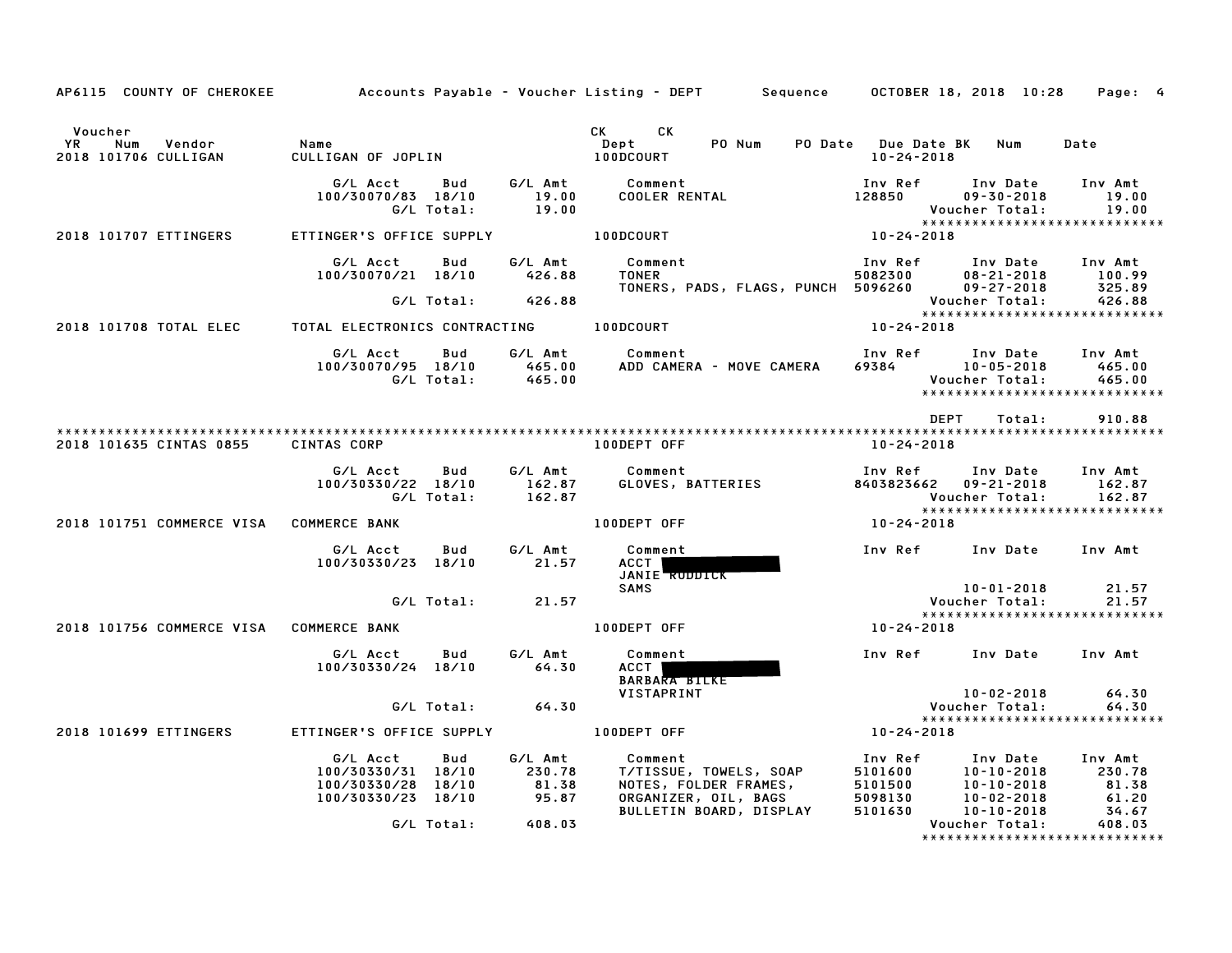| AP6115 COUNTY OF CHEROKEE                                                   |                                              |                                      | Accounts Payable – Voucher Listing – DEPT         Sequence |                                         | OCTOBER 18, 2018 10:28                         | Page: 5                                                        |
|-----------------------------------------------------------------------------|----------------------------------------------|--------------------------------------|------------------------------------------------------------|-----------------------------------------|------------------------------------------------|----------------------------------------------------------------|
| Voucher<br>YR.<br>Num<br>Vendor<br>2018 101636 QUILL                        | Name<br>QUILL CORPORATION                    |                                      | Dept<br>PO Num<br>100DEPT OFF                              | PO Date Due Date BK<br>$10 - 24 - 2018$ | СK<br>Num                                      | CK<br>Date                                                     |
|                                                                             | G/L Acct<br>100/30330/22 18/10               | G/L Amt<br>Bud<br>734.08             | Comment<br>FASTENER, FOLDERS, PAPER                        | Inv Ref<br>1444569                      | Inv Date<br>$09 - 25 - 2018$                   | Inv Amt<br>734.08                                              |
|                                                                             | G/L Total:                                   | 734.08                               | CLIPS, DUSTER                                              |                                         | Voucher Total:                                 | 734.08<br>******************************                       |
|                                                                             |                                              |                                      |                                                            | <b>DEPT</b>                             | Total:                                         | 1390.85                                                        |
| 2018 101637 HEARTLAND                                                       | HEARTLAND ELECTRIC COOPERATIVE INC 100E/P    |                                      |                                                            | $10 - 24 - 2018$                        |                                                |                                                                |
|                                                                             | G/L Acct<br>100/30090/89 18/10<br>G/L Total: | Bud<br>G/L Amt<br>46.25<br>46.25     | Comment<br><b>ACCT 50891200</b>                            | Inv Ref<br>STORM SIREN 10-02-2018       | Inv Date<br>Voucher Total:                     | Inv Amt<br>46.25<br>46.25                                      |
| 2018 101638 NATALINIS                                                       | NATALINI'S AUTOMOTIVE                        |                                      | 100E/P                                                     | 10-24-2018                              |                                                | *****************************                                  |
|                                                                             | G/L Acct<br>100/30090/25 18/10<br>G/L Total: | G/L Amt<br>Bud<br>46.86<br>46.86     | Comment<br>OIL FILTER, OIL, AIR FILTER 683628              | Inv Ref                                 | Inv Date<br>$10 - 09 - 2018$<br>Voucher Total: | Inv Amt<br>46.86<br>46.86                                      |
| 2018 101715 WESTAR                                                          | <b>WESTAR ENERGY</b>                         |                                      | 100E/P                                                     | $10 - 24 - 2018$                        |                                                | ******************************                                 |
|                                                                             | G/L Acct<br>100/30090/89 18/10               | G/L Amt<br>Bud<br>33.13              | Comment<br>ACCT 2457329745<br><b>STORM SIREN</b>           | Inv Ref                                 | Inv Date<br>$10 - 09 - 2018$                   | Inv Amt<br>33.13                                               |
|                                                                             | G/L Total:                                   | 33.13                                |                                                            |                                         | Voucher Total:                                 | 33.13<br>*****************************                         |
|                                                                             |                                              |                                      |                                                            | <b>DEPT</b>                             | Total:                                         | 126.24                                                         |
| 2018 101716 SEK REG JUVENIL SEK REGIONAL JUVENILE DETENTION CTR 100JUVENILE |                                              |                                      |                                                            | 10-24-2018                              |                                                |                                                                |
|                                                                             | G/L Acct<br>100/30170/89 18/10<br>G/L Total: | G/L Amt<br>Bud<br>9243.00<br>9243.00 | Comment<br>MONTHLY DETENTION                               | Inv Ref<br>6442                         | Inv Date<br>$09 - 30 - 2018$<br>Voucher Total: | Inv Amt<br>9243.00<br>9243.00<br>***************************** |
|                                                                             |                                              |                                      |                                                            | <b>DEPT</b>                             | Total:                                         | 9243.00                                                        |
| 2018 101640 ALLIED REST                                                     | ALLIED RESTARUANT SUPPLY                     |                                      | <b>100SHERIFF</b>                                          | $10 - 24 - 2018$                        |                                                |                                                                |
|                                                                             | G/L Acct<br>100/30060/80 18/10<br>G/L Total: | Bud<br>G/L Amt<br>375.94<br>375.94   | Comment<br>FILTERS, CAN OPENER, SCOOPS 30675               | Inv Ref                                 | Inv Date<br>$10 - 02 - 2018$<br>Voucher Total: | Inv Amt<br>375.94<br>375.94                                    |
| 2018 101641 AT&T 5068                                                       | AT&T                                         |                                      | 100SHERIFF                                                 | 10-24-2018                              |                                                | ******************************                                 |
|                                                                             | G/L Acct<br>100/30060/74 18/10<br>G/L Total: | G/L Amt<br>Bud<br>40.67<br>40.67     | Comment<br>ACCT 030 517 9815 001                           | Inv Ref                                 | Inv Date<br>$09 - 25 - 2018$<br>Voucher Total: | Inv Amt<br>40.67<br>40.67<br>*******************************   |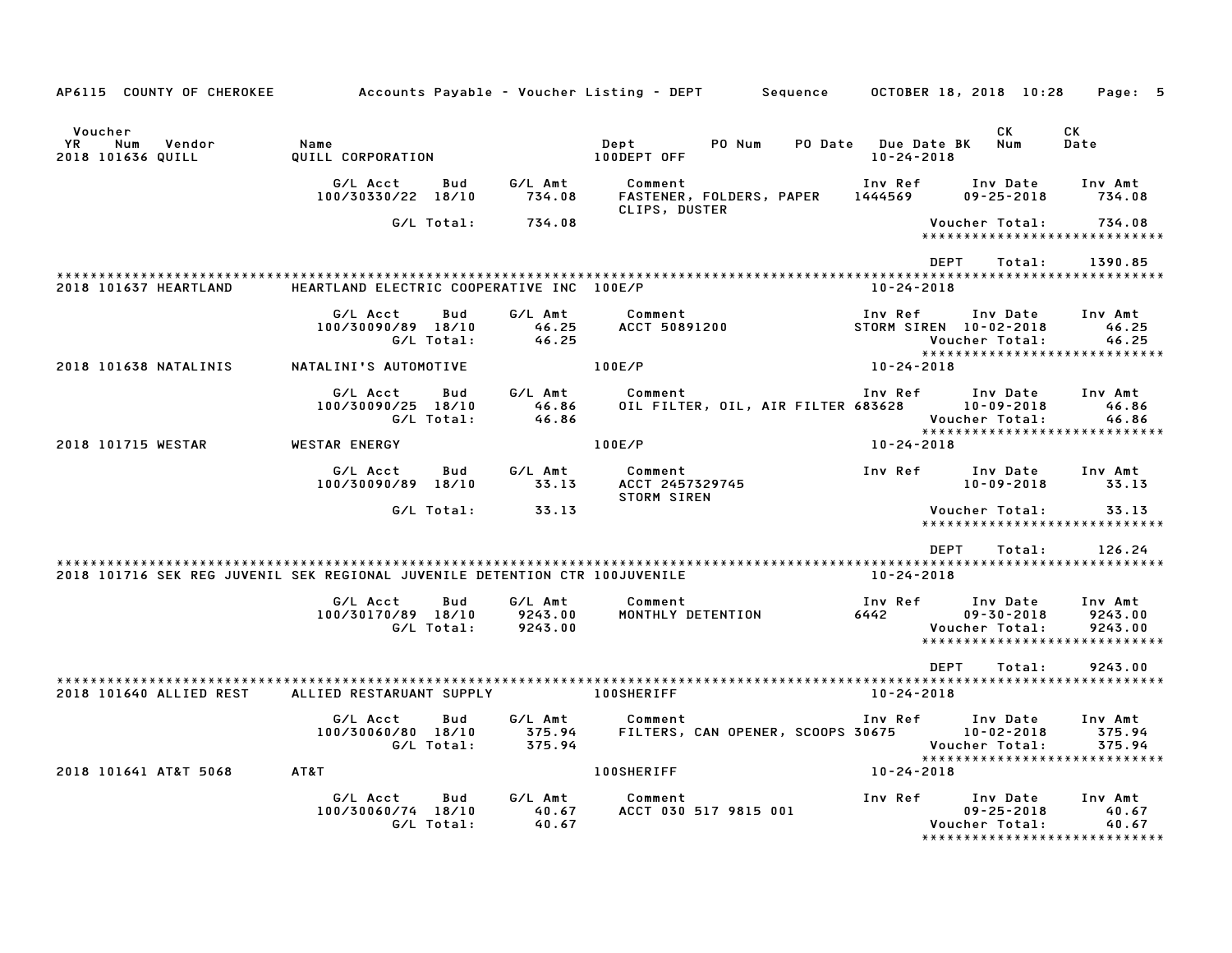|                                                           |                                                                                |                               | AP6115 COUNTY OF CHEROKEE Accounts Payable - Voucher Listing - DEPT Sequence 0CTOBER 18, 2018 10:28 Page: 6                                                                                                                                                                          |                                                                                                      |                                                                                       |                                                                 |
|-----------------------------------------------------------|--------------------------------------------------------------------------------|-------------------------------|--------------------------------------------------------------------------------------------------------------------------------------------------------------------------------------------------------------------------------------------------------------------------------------|------------------------------------------------------------------------------------------------------|---------------------------------------------------------------------------------------|-----------------------------------------------------------------|
| Voucher<br>YR Num<br>Vendor<br>2018 101643 BERNARD        | Name                                                                           |                               | CK CK<br>Dept<br>PO Num PO Date Due Date BK Num<br>BERNARD FOOD INDUSTRIES INC DEPLATION TO NUMBER PORT OF THE RESERVED ON THE RESERVED ON THE RESERVED ON THE RE<br>In the same of the served of the served of the served of the served of the served of the served of the served o | 10-24-2018                                                                                           |                                                                                       | Date                                                            |
|                                                           | G/L Acct<br>Bud<br>100/30060/32 18/10<br>G/L Total:                            | 204.00<br>204.00              | G/L Amt Comment<br>BEV BASE, FRUIT                                                                                                                                                                                                                                                   | Inv Ref<br>00811568 10-01-2018                                                                       | Inv Date Inv Amt<br>Voucher Total:                                                    | 204.00<br>204.00                                                |
| 2018 101642 BOB BARKER                                    | <b>BOB BARKER COMPANY INC</b>                                                  |                               | 100SHERIFF                                                                                                                                                                                                                                                                           | 10-24-2018                                                                                           |                                                                                       | *****************************                                   |
|                                                           | G/L Acct<br>Bud<br>100/30060/37 18/10<br>G/L Total:                            | $85.31$<br>$85.31$            | G/L Amt Comment<br>CLIPPERS                                                                                                                                                                                                                                                          | Inv Ref      Inv Date<br>WEB000564568 09-26-2018                                                     | Voucher Total:                                                                        | Inv Amt<br>85.31<br>85.31                                       |
| 2018 101695 CDL CDL ELECTRIC                              |                                                                                |                               | 100SHERIFF NAME OF STREET                                                                                                                                                                                                                                                            | 10-24-2018                                                                                           |                                                                                       |                                                                 |
|                                                           | G/L Acct Bud G/L Amt Comment<br>100/30060/80 18/10 172.40<br>G/L Total: 172.40 |                               | REPLACE FUSE, WASH CONDENSR W84818 09-28-2018                                                                                                                                                                                                                                        | Inv Ref Inv Date Inv Amt                                                                             |                                                                                       | 172.40<br>Voucher Total: 172.40<br>**************************** |
| 2018 101644 COL TEL COLUMBUS TELEPHONE COMPANY 100SHERIFF |                                                                                |                               |                                                                                                                                                                                                                                                                                      | 10-24-2018                                                                                           |                                                                                       |                                                                 |
|                                                           | G/L Acct Bud<br>100/30060/74 18/10<br>18/10                                    | 1689.07<br>G/L Total: 1689.07 | G/L Amt Comment<br><b>ACCT 2963</b><br>171                                                                                                                                                                                                                                           | Inv Ref Inv Date<br>1642.60 10-01-2018 1642.60<br>10-01-2018 46.47<br>1689.07 Voucher Total: 1689.07 |                                                                                       | Inv Amt                                                         |
| 2018 101757 COMMERCE VISA COMMERCE BANK                   |                                                                                |                               | 100SHERIFF                                                                                                                                                                                                                                                                           | 10-24-2018                                                                                           |                                                                                       |                                                                 |
|                                                           | G/L Acct<br>Bud<br>100/30060/71 18/10                                          | G/L Amt<br>1199.88            | Comment<br>ACCT  <br><b>TERRY CLUGSTON</b><br><b>PAYPAL</b><br>AMAZON.COM<br><b>PAYPAL</b><br><b>PAYPAL</b><br>PAYPAL                                                                                                                                                                | Inv Ref      Inv Date     Inv Amt                                                                    | $09 - 14 - 2018$ 600.00<br>09-15-2018<br>09-18-2018<br>09-18-2018<br>$09 - 18 - 2018$ | $168.60$<br>97.50<br>299.80<br>33.98                            |
|                                                           |                                                                                | G/L Total: 1199.88            |                                                                                                                                                                                                                                                                                      |                                                                                                      | Voucher Total:                                                                        | 1199.88<br>*****************************                        |
| 2018 101758 COMMERCE VISA COMMERCE BANK                   |                                                                                |                               | <b>100SHERIFF</b>                                                                                                                                                                                                                                                                    | 10-24-2018                                                                                           |                                                                                       |                                                                 |
|                                                           | G/L Acct<br><b>Bud</b><br>100/30060/21 18/10<br>100/30060/37 18/10             | G/L Amt<br>21.25<br>23.64     | Comment<br>ACCT<br>JANIS DALTON                                                                                                                                                                                                                                                      |                                                                                                      | Inv Ref Inv Date Inv Amt                                                              |                                                                 |
|                                                           | 100/30060/30 18/10                                                             | 34.50                         | <b>USPS</b><br><b>USPS</b><br><b>ACCT</b><br>MICHELLE HAYNES<br>WALMART<br>APPLEMARKET                                                                                                                                                                                               |                                                                                                      | $09 - 18 - 2018$<br>$09 - 25 - 2018$ 14.00<br>$09 - 26 - 2018$ 12.55<br>10-02-2018    | 7.25<br>11.09                                                   |
|                                                           |                                                                                |                               | ACCT<br><b>BEAU HAMLIN</b><br>QT 316                                                                                                                                                                                                                                                 |                                                                                                      | $09 - 21 - 2018$                                                                      | 34.50                                                           |
|                                                           |                                                                                | G/L Total: 79.39              |                                                                                                                                                                                                                                                                                      |                                                                                                      | Voucher Total:                                                                        | 79.39<br>******************************                         |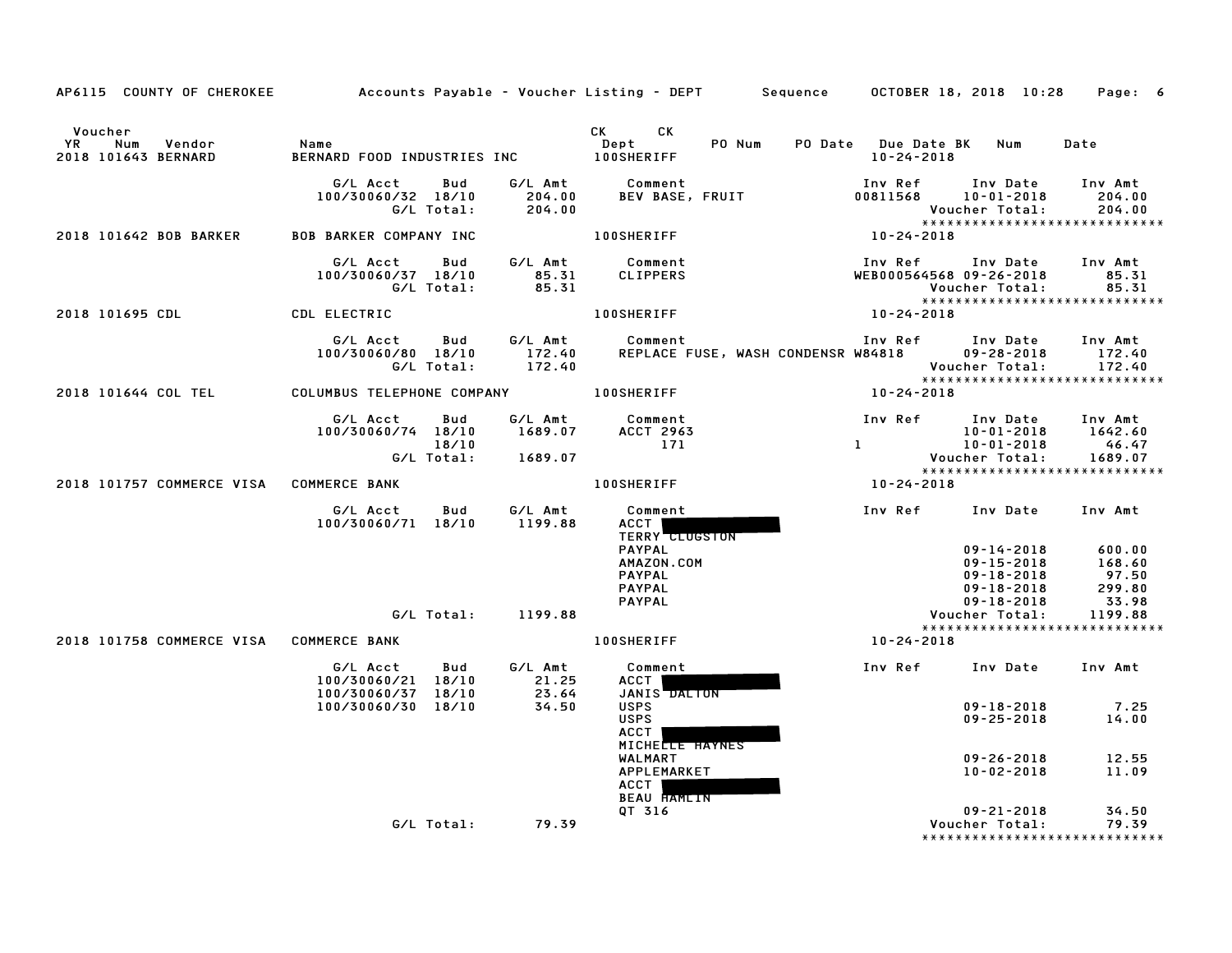| AP6115 COUNTY OF CHEROKEE                                                  |                                |                   |                           | Accounts Payable - Voucher Listing - DEPT              | Sequence |                                         | OCTOBER 18, 2018 10:28                                   | Page: 7                                                    |
|----------------------------------------------------------------------------|--------------------------------|-------------------|---------------------------|--------------------------------------------------------|----------|-----------------------------------------|----------------------------------------------------------|------------------------------------------------------------|
| Voucher<br>YR<br>Num<br>Vendor<br>2018 101759 COMMERCE VISA                | Name<br><b>COMMERCE BANK</b>   |                   |                           | CK<br>CK<br>Dept<br>PO Num<br><b>100SHERIFF</b>        |          | PO Date Due Date BK<br>$10 - 24 - 2018$ | Num                                                      | Date                                                       |
|                                                                            | G/L Acct<br>100/30060/73 18/10 | Bud               | G/L Amt<br>392.19         | Comment<br>ACCT<br>DENNIS OPLOTNIK                     |          | Inv Ref                                 | Inv Date                                                 | Inv Amt                                                    |
|                                                                            |                                |                   |                           | PHILLIPS 66<br>HOME DEPOT<br>US FLAG STORE             |          |                                         | $09 - 06 - 2018$<br>$09 - 06 - 2018$<br>$09 - 25 - 2018$ | 33.00<br>164.62<br>79.24                                   |
|                                                                            |                                |                   |                           | CINDYS COPPER KETTLE<br>KWIK SHOP<br>CARRIAGE CROSSING |          |                                         | $09 - 25 - 2018$<br>$09 - 26 - 2018$<br>$09 - 26 - 2018$ | 25.22<br>31.51<br>22.64                                    |
|                                                                            |                                | G/L Total:        | 392.19                    | PHILLIPS 66<br>CINDYS COPPER KETTLE                    |          |                                         | 10-04-2018<br>10-04-2018<br>Voucher Total:               | 12.81<br>23.15<br>392.19                                   |
| 2018 101760 COMMERCE VISA COMMERCE BANK                                    |                                |                   |                           | <b>100SHERIFF</b>                                      |          | 10-24-2018                              |                                                          | *****************************                              |
|                                                                            |                                |                   |                           |                                                        |          |                                         |                                                          |                                                            |
|                                                                            | G/L Acct<br>100/30060/88 18/10 | Bud               | G/L Amt<br>122.83         | Comment<br>ACCT  <br><b>BRANDON LERO</b>               |          | Inv Ref                                 | Inv Date Inv Amt                                         |                                                            |
|                                                                            |                                |                   |                           | LA QUINTA<br><b>LOVES TRAVEL</b>                       |          |                                         | $09 - 19 - 2018$<br>$09 - 19 - 2018$                     | 84.00<br>38.83                                             |
|                                                                            |                                | G/L Total:        | 122.83                    |                                                        |          |                                         | Voucher Total:                                           | 122.83                                                     |
|                                                                            |                                |                   |                           |                                                        |          |                                         |                                                          | *****************************                              |
| 2018 101761 COMMERCE VISA COMMERCE BANK                                    |                                |                   |                           | <b>100SHERIFF</b>                                      |          | 10-24-2018                              |                                                          |                                                            |
|                                                                            | G/L Acct<br>100/30060/88 18/10 | Bud               | G/L Amt<br>400.99         | Comment<br><b>ACCT</b><br>DAVID GROVES                 |          |                                         | Inv Ref Inv Date Inv Amt                                 |                                                            |
|                                                                            |                                |                   |                           | CONOCO                                                 |          |                                         | $09 - 06 - 2018$                                         | 26.10                                                      |
|                                                                            |                                |                   |                           | CANDLEWOOD SUITES                                      |          |                                         | $09 - 06 - 2018$                                         | 140.66                                                     |
|                                                                            |                                |                   |                           | CANDLEWOOD SUITES<br>PHILLIPS 66                       |          |                                         | $09 - 06 - 2018$                                         | 145.66<br>32.81                                            |
|                                                                            |                                |                   |                           | <b>AMAZON</b>                                          |          |                                         | $09 - 20 - 2018$<br>10-02-2018                           | 30.72                                                      |
|                                                                            |                                |                   |                           | QT 353                                                 |          |                                         | 10-02-2018                                               | 25.04                                                      |
|                                                                            |                                | G/L Total:        | 400.99                    |                                                        |          |                                         | Voucher Total:                                           | 400.99                                                     |
| 2018 101696 CONSOLIDATED CO CONSOLIDATED CORRECTIONAL FOOD SERV 100SHERIFF |                                |                   |                           |                                                        |          | 10-24-2018                              |                                                          | *****************************                              |
|                                                                            | G/L Acct<br>100/30060/32 18/10 | Bud               | G/L Amt<br>11025.41       | Comment<br>CONTRACT CHARGES<br>INMATE MEALS            |          | Inv Ref<br>19100318                     | Inv Date<br>$10 - 10 - 2018$                             | Inv Amt<br>11025.41                                        |
|                                                                            |                                | G/L Total:        | 11025.41                  |                                                        |          |                                         | Voucher Total:                                           | 11025.41                                                   |
| 2018 101645 CORRECT                                                        | CORRECT CARE SOLUTIONS LLC     |                   |                           | <b>100SHERIFF</b>                                      |          | $10 - 24 - 2018$                        |                                                          | *****************************                              |
|                                                                            |                                |                   |                           |                                                        |          |                                         |                                                          |                                                            |
|                                                                            | G/L Acct<br>100/30060/86 18/10 | Bud<br>G/L Total: | G/L Amt<br>72.00<br>72.00 | Comment<br>INMATE HEALTHCARE                           |          | Inv Ref<br><b>CCS42045</b>              | Inv Date<br>$09 - 27 - 2018$<br>Voucher Total:           | Inv Amt<br>72.00<br>72.00<br>***************************** |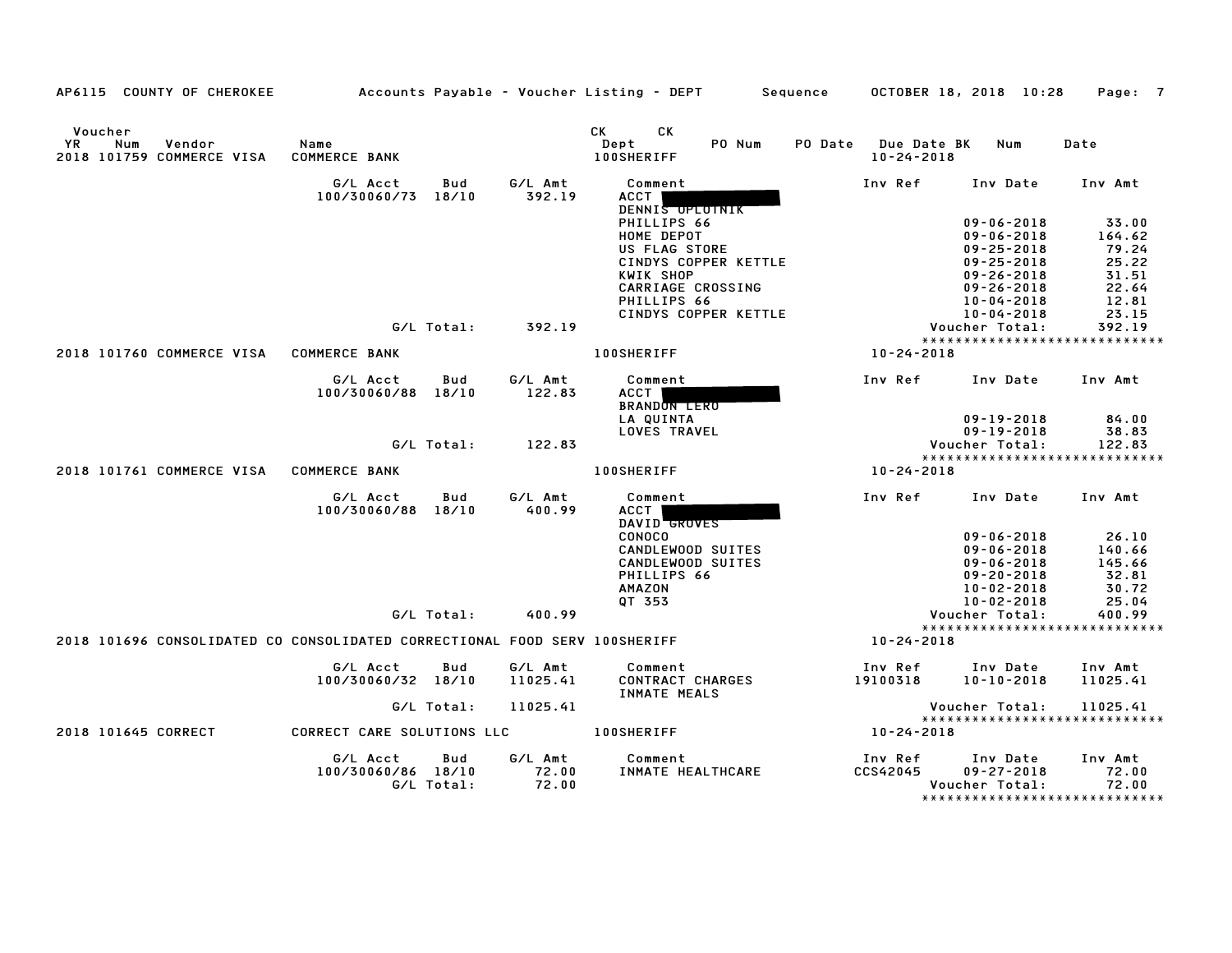|                      |     |                          | AP6115 COUNTY OF CHEROKEE         Accounts Payable – Voucher Listing – DEPT     Sequence    OCTOBER 18, 2018 10:28 |                   |                               |                                                    |                                          |                  |                                                                                                                                              | Page: 8           |
|----------------------|-----|--------------------------|--------------------------------------------------------------------------------------------------------------------|-------------------|-------------------------------|----------------------------------------------------|------------------------------------------|------------------|----------------------------------------------------------------------------------------------------------------------------------------------|-------------------|
| Voucher<br><b>YR</b> | Num | Vendor                   | Name<br>2018 101646 CRAW KAN TELEPH CRAW-KAN TELEPHONE COOPERATIVE INC 100SHERIFF                                  |                   |                               | Dept PO Num                                        |                                          | 10-24-2018       | CK<br>PO Date Due Date BK Num                                                                                                                | CK<br>Date        |
|                      |     |                          | G/L Acct<br>100/30060/74 18/10                                                                                     | Bud<br>G/L Total: | G/L Amt<br>$37.66$<br>$37.66$ | Comment                                            | <b>ACCT 121787</b>                       |                  | Inv Ref Inv Date Inv Amt<br>$10 - 01 - 2018$<br>Voucher Total: 37.66<br>*****************************                                        | 37.66             |
|                      |     | 2018 101647 EVANS        | EVAN'S HEALTH MART DRUG                                                                                            |                   |                               | 100SHERIFF                                         |                                          | $10 - 24 - 2018$ |                                                                                                                                              |                   |
|                      |     |                          | G/L Acct<br>100/30060/86 18/10                                                                                     | Bud<br>G/L Total: |                               | _<br>213.27      INMATE MEDICINES<br>213.27        |                                          |                  | Inv Ref Inv Date Inv Amt<br>Voucher Total: 213.27<br>****************************                                                            | 09-30-2018 213.27 |
|                      |     | 2018 101697 FULL SERVICE | FULL SERVICE AUTOMOTIVE                                                                                            |                   |                               | <b>100SHERIFF</b>                                  |                                          | $10 - 24 - 2018$ |                                                                                                                                              |                   |
|                      |     |                          | G/L Acct<br>100/30060/25 18/10                                                                                     | G/L Total:        | 500.00<br>500.00              | Bud G/L Amt Comment                                | DEDUCTIBLE 2015 RAM                      |                  | Inv Ref Inv Date Inv Amt<br>$10 - 09 - 2018$<br>Voucher Total: 500.00<br>****************************                                        | 500.00            |
|                      |     |                          | 2018 101648 GARAGE               GARAGE DOOR BROKER                                                                |                   |                               | <b>100SHERIFF</b>                                  |                                          | $10 - 24 - 2018$ |                                                                                                                                              |                   |
|                      |     |                          | G/L Acct<br>100/30060/80 18/10                                                                                     | G/L Total:        | 570.00                        | Bud G/L Amt Comment                                |                                          |                  | Inv Ref      Inv Date     Inv Amt<br>Voucher Total:<br>*****************************                                                         | 570.00<br>570.00  |
|                      |     |                          | 2018 101649 HENRY KRAFT HENRY KRAFT INC                                                                            |                   |                               | <b>100SHERIFF</b>                                  |                                          | $10 - 24 - 2018$ |                                                                                                                                              |                   |
|                      |     |                          | G/L Acct<br>100/30060/40 18/10                                                                                     | Bud<br>18/10      |                               | G/L Amt          Comment<br>1548.62      BLEACH, l | DETERGENT, SANITZER                      |                  | Comment                               Inv Ref       Inv Date     Inv Amt<br>BLEACH, LINERS, CUPS, TOWEL 271506        09-27-2018      728.37 |                   |
|                      |     |                          |                                                                                                                    |                   | G/L Total: 1548.62            |                                                    | CLEANING SUPPLIES                        |                  | 272304 10-11-2018<br>212304<br>Voucher Total: 1548.62<br>******************************                                                      | 820.25<br>1548.62 |
|                      |     | 2018 101650 KANSASLAND   | KANSASLAND TIRE OF PITTSBURG 100SHERIFF                                                                            |                   |                               |                                                    |                                          | $10 - 24 - 2018$ |                                                                                                                                              |                   |
|                      |     |                          | G/L Acct<br>100/30060/25 18/10 1317.56                                                                             | Bud               |                               | G/L Amt Comment                                    | 4 245/55R18 TIRES<br>4 LT265/70R17 TIRES |                  |                                                                                                                                              |                   |
|                      |     |                          |                                                                                                                    |                   | G/L Total: 1317.56            |                                                    |                                          |                  | Voucher Total:<br>*****************************                                                                                              | 1317.56           |
|                      |     | 2018 101651 KS GAS       | <b>KANSAS GAS SERVICE</b>                                                                                          |                   |                               | <b>100SHERIFF</b>                                  |                                          | $10 - 24 - 2018$ |                                                                                                                                              |                   |
|                      |     |                          | G/L Acct   Bud<br>100/30060/72 18/10 173.13<br>G/L Total: 173.13                                                   |                   |                               | G/L Amt Comment                                    |                                          |                  |                                                                                                                                              | 173.13            |
|                      |     | 2018 101652 KS SECRETARY | KANSAS SECRETARY OF STATE 100SHERIFF                                                                               |                   |                               |                                                    |                                          | 10-24-2018       |                                                                                                                                              |                   |
|                      |     |                          | G/L Acct<br>100/30060/76 18/10 25.00<br>G/L Total: 25.00                                                           | Bud               |                               | G/L Amt Comment                                    | Comment<br>NOTARY BOND RENEWAL           |                  | Inv Ref      Inv Date     Inv Amt<br>10-11-2018<br>Voucher Total:                                                                            | 25.00<br>25.00    |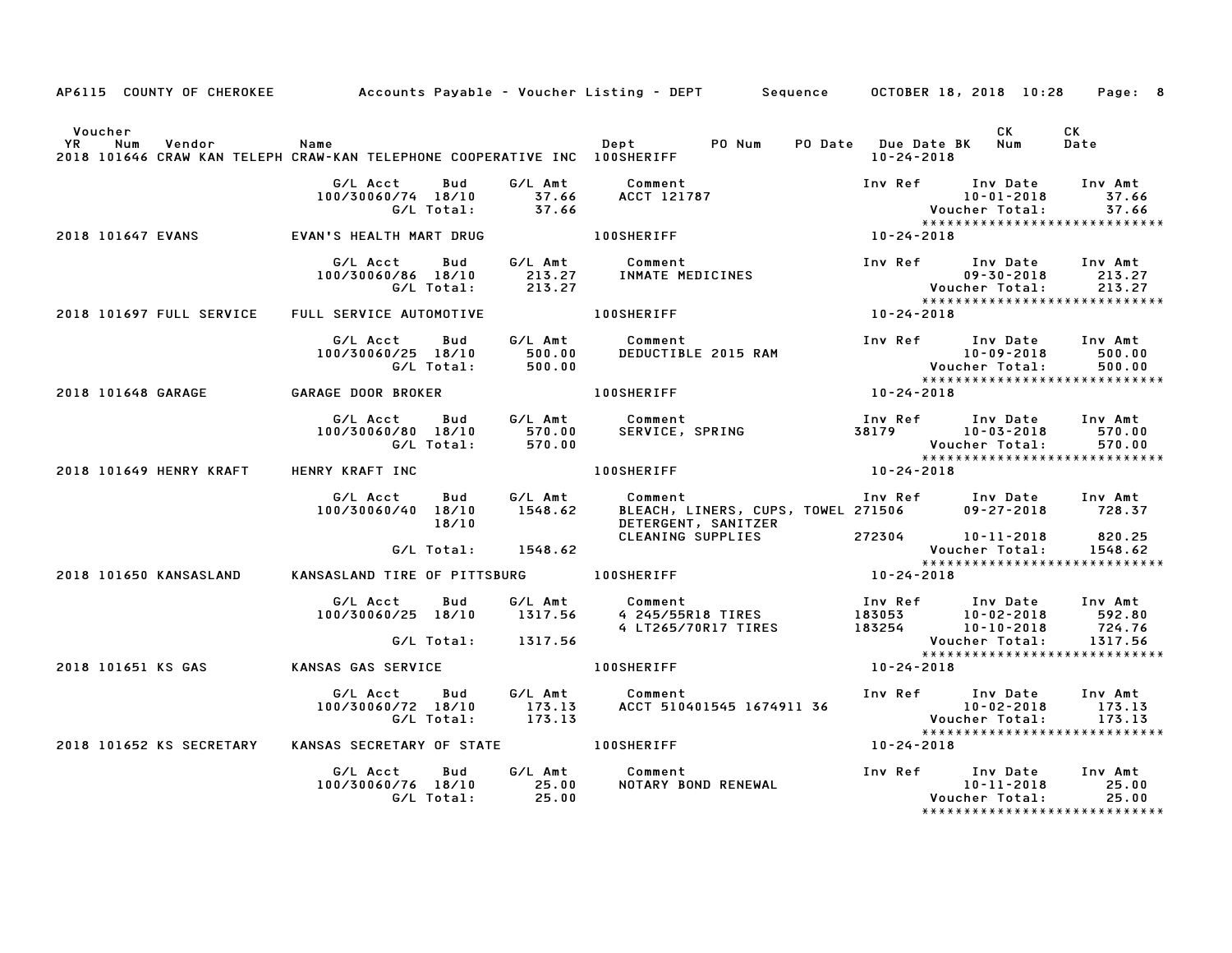| AP6115 COUNTY OF CHEROKEE                                                  |                                                     |                               | Accounts Payable – Voucher Listing – DEPT         Sequence       OCTOBER 18, 2018  10:28                                                                                                                                                                                    |                                                           |                                                                                                              | Page: 9                                                        |
|----------------------------------------------------------------------------|-----------------------------------------------------|-------------------------------|-----------------------------------------------------------------------------------------------------------------------------------------------------------------------------------------------------------------------------------------------------------------------------|-----------------------------------------------------------|--------------------------------------------------------------------------------------------------------------|----------------------------------------------------------------|
| Voucher<br>YR<br>Num<br>Vendor<br>2018 101654 MANZER FAMILY                | Name<br>MANZER FAMILY MEDICINE                      |                               | CK the control of the control of the control of the control of the control of the control of the control of the control of the control of the control of the control of the control of the control of the control of the contr<br>CK<br>PO Num<br>Dept<br><b>100SHERIFF</b> | PO Date Due Date BK Num<br>$10 - 24 - 2018$               |                                                                                                              | Date                                                           |
|                                                                            | G/L Acct<br>Bud<br>100/30060/87 18/10<br>G/L Total: | G/L Amt<br>2580.00<br>2580.00 | Comment<br>MONTHLY FEE/INMATE SEEN                                                                                                                                                                                                                                          | Inv Ref<br><b>SEPT 2018</b>                               | Inv Date<br>$10 - 02 - 2018$<br>Voucher Total:                                                               | Inv Amt<br>2580.00<br>2580.00<br>***************************** |
| 2018 101655 MERCY HEALTH                                                   | MERCY CLINIC OF JOPLIN                              |                               | <b>100SHERIFF</b>                                                                                                                                                                                                                                                           | 10-24-2018                                                |                                                                                                              |                                                                |
|                                                                            | G/L Acct<br>Bud<br>100/30060/86 18/10               | G/L Amt<br>88.93              | Comment<br>NEGOTIATED RATE                                                                                                                                                                                                                                                  | Inv Ref                                                   | Inv Date Inv Amt                                                                                             |                                                                |
|                                                                            | 18/10                                               |                               | <b>INMATE HEALTH</b>                                                                                                                                                                                                                                                        | JP1450459260 09-26-2018                                   | JP1446432490 08-30-2018<br>JP1450216150 09-02-2018                                                           | 6.93<br>31.00<br>31.00                                         |
|                                                                            |                                                     | $G/L$ Total: 88.93            | INMATE HEALTH                                                                                                                                                                                                                                                               | JP145193080 10-04-2018                                    | Voucher Total:                                                                                               | 20.00<br>88.93                                                 |
|                                                                            |                                                     |                               |                                                                                                                                                                                                                                                                             |                                                           |                                                                                                              | *****************************                                  |
| 2018 101657 MERCY MAUDE6092 MERCY MAUDE NORTON HOSPITAL COLUMBU 100SHERIFF |                                                     |                               |                                                                                                                                                                                                                                                                             | 10-24-2018                                                |                                                                                                              |                                                                |
|                                                                            | G/L Acct<br>Bud<br>100/30060/86 18/10               | G/L Amt<br>374.01             | Comment<br>NEGOTIATED RATES                                                                                                                                                                                                                                                 | Inv Ref                                                   | Inv Date Inv Amt                                                                                             |                                                                |
|                                                                            |                                                     |                               |                                                                                                                                                                                                                                                                             |                                                           | 940002397500 08-30-2018<br>940002410000 09-02-2018                                                           | 27.93<br>240.25                                                |
|                                                                            |                                                     |                               |                                                                                                                                                                                                                                                                             | 940002410001 09-02-2018                                   |                                                                                                              | 105.83                                                         |
|                                                                            | G/L Total:                                          | 374.01                        |                                                                                                                                                                                                                                                                             |                                                           | Voucher Total:                                                                                               | 374.01                                                         |
| 2018 101659 NARTEC                                                         | NARTEC INC                                          |                               | <b>100SHERIFF</b>                                                                                                                                                                                                                                                           | 10-24-2018                                                |                                                                                                              | *****************************                                  |
|                                                                            |                                                     |                               |                                                                                                                                                                                                                                                                             |                                                           |                                                                                                              |                                                                |
|                                                                            | G/L Acct<br>Bud<br>100/30060/22 18/10               | G/L Amt<br>227.13             | Comment<br>METH TEST AMPULES,<br>MARIJUANA KIT<br>SHIPPING                                                                                                                                                                                                                  | Inv Ref                                                   | Inv Date<br>$10 - 05 - 2018$                                                                                 | Inv Amt<br>180.00<br>40.00<br>7.13                             |
|                                                                            | G/L Total:                                          | 227.13                        |                                                                                                                                                                                                                                                                             |                                                           | Voucher Total:                                                                                               | 227.13                                                         |
| 2018 101661 NATALINIS                                                      | NATALINI'S AUTOMOTIVE                               |                               | 100SHERIFF                                                                                                                                                                                                                                                                  | 10-24-2018                                                |                                                                                                              | *****************************                                  |
|                                                                            |                                                     |                               |                                                                                                                                                                                                                                                                             |                                                           |                                                                                                              |                                                                |
|                                                                            | G/L Acct<br>Bud<br>100/30060/25 18/10<br>18/10      | G/L Amt<br>353.67             | Comment<br>BRAKE PADS, OIL FILTER<br><b>BRAKE PADS</b><br>WASHER FLUID<br><b>BRAKE PAD</b><br>CREDIT<br><b>BULB</b>                                                                                                                                                         | Inv Ref<br>682935<br>682944<br>683028<br>682951<br>683263 | Inv Date<br>$10 - 02 - 2018$<br>$10 - 02 - 2018$<br>$10 - 03 - 2018$<br>$10 - 02 - 2018$<br>$10 - 05 - 2018$ | Inv Amt<br>112.29<br>67.49<br>59.76<br>83.49CR<br>20.74        |
|                                                                            |                                                     |                               | BATTERIES<br>TPMS OE DESIGN VALVE                                                                                                                                                                                                                                           | 683570<br>683934                                          | 10-09-2018<br>10-12-2018                                                                                     | 167.20<br>9.68                                                 |
|                                                                            |                                                     | G/L Total: 353.67             |                                                                                                                                                                                                                                                                             |                                                           | Voucher Total:                                                                                               | 353.67                                                         |
|                                                                            |                                                     |                               |                                                                                                                                                                                                                                                                             |                                                           |                                                                                                              | *****************************                                  |
| 2018 101704 OBERBECK, J                                                    | JIMMY D OBERBECK                                    |                               | <b>100SHERIFF</b>                                                                                                                                                                                                                                                           | 10-24-2018                                                |                                                                                                              |                                                                |
|                                                                            | G/L Acct<br>Bud<br>100/30060/89 18/10<br>G/L Total: | G/L Amt<br>300.00<br>300.00   | Comment<br>TRANSPORT                                                                                                                                                                                                                                                        | Inv Ref                                                   | Inv Date<br>10-11-2018<br>Voucher Total:                                                                     | Inv Amt<br>300.00<br>300.00<br>*****************************   |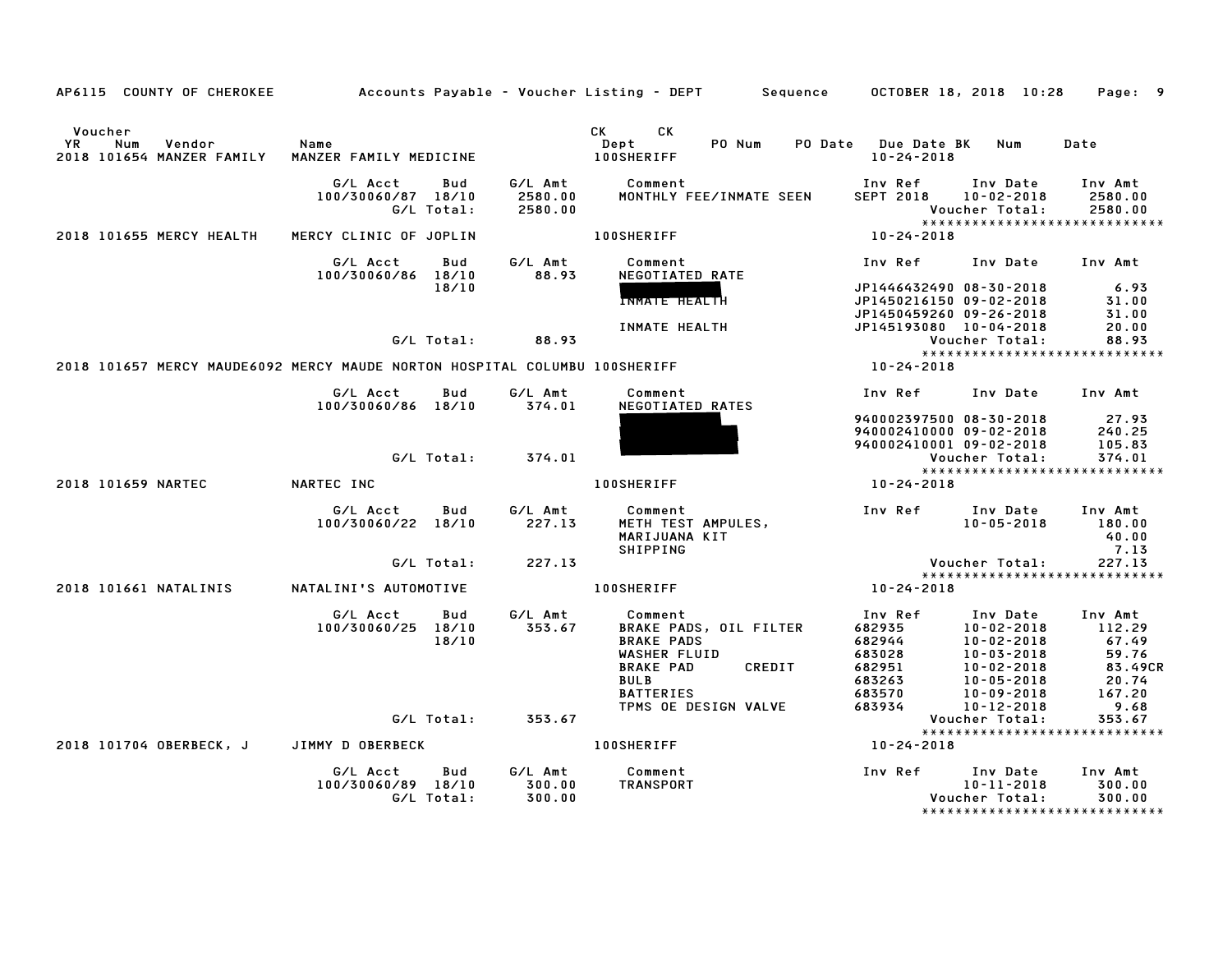|                                                                           |                                                                                                                                                                                       |                             | AP6115 COUNTY OF CHEROKEE Accounts Payable - Voucher Listing - DEPT Sequence OCTOBER 18, 2018 10:28 Page: 10                                                                                                                                                                                       |                                                                                                                                                                                                               |                                                                                                                                       |
|---------------------------------------------------------------------------|---------------------------------------------------------------------------------------------------------------------------------------------------------------------------------------|-----------------------------|----------------------------------------------------------------------------------------------------------------------------------------------------------------------------------------------------------------------------------------------------------------------------------------------------|---------------------------------------------------------------------------------------------------------------------------------------------------------------------------------------------------------------|---------------------------------------------------------------------------------------------------------------------------------------|
| Voucher                                                                   |                                                                                                                                                                                       |                             |                                                                                                                                                                                                                                                                                                    | CK                                                                                                                                                                                                            | CK<br>Date                                                                                                                            |
|                                                                           |                                                                                                                                                                                       | G/L Total: 430.72           |                                                                                                                                                                                                                                                                                                    | Inv Ref Inv Date Inv Amt<br>201809138 10-11-2018 430.72<br>Voucher Total:        430.72                                                                                                                       |                                                                                                                                       |
|                                                                           |                                                                                                                                                                                       |                             | 2018 101662 SOUTHERN UNIFOR SOUTHERN UNIFORM & EQUIPMENT 100SHERIFF                                                                                                                                                                                                                                | $10 - 24 - 2018$                                                                                                                                                                                              | *****************************                                                                                                         |
|                                                                           | G/L Acct<br>Bud<br>100/30060/22 18/10 2701.58<br>18/10                                                                                                                                |                             | G/L Amt Comment<br>UNIFORMS/BUTLER<br>UNIFORMS/MILLER NAMETAG<br>TURNIQUE, CASE<br>SHIRTS, EMBLEMS<br><b>SHIRTS</b><br>SHIRTS<br>UNIFORMS<br>UNIFORMS<br><b>UNIFORMS</b>                                                                                                                           | Inv Ref<br>75656 10-03-2018<br>75453 09-28-2018<br>75455 09-28-2018<br>75513<br>10-01-2018<br>10-01-2018<br>10-01-2018<br>10-11-2018<br>10-12-2018<br>10-12-2018<br>75542<br>75538<br>76200<br>76229<br>76230 | Inv Date Inv Amt<br>255.96<br>253.93<br>1596.00<br>77.58<br>77.58<br>21.30<br>21.30<br>21.30<br>188.65<br>108.96<br>177.90<br>2701.58 |
|                                                                           |                                                                                                                                                                                       | G/L Total: 2701.58          |                                                                                                                                                                                                                                                                                                    | Voucher Total:                                                                                                                                                                                                | *****************************                                                                                                         |
|                                                                           |                                                                                                                                                                                       |                             | 2018 101667 TEEL THE TEEL INSURANCE AGENCY INC THE RESIDENCE OF A LOOSHERIFF                                                                                                                                                                                                                       | $10 - 24 - 2018$                                                                                                                                                                                              |                                                                                                                                       |
|                                                                           | G/L Acct   Bud<br>100/30060/76 18/10 100.00<br>G/L Total: 100.00                                                                                                                      |                             | G/L Amt Comment<br><b>BOND RENEWAL</b>                                                                                                                                                                                                                                                             | 110 Ref Inv Date Inv Amt<br>1940 - 1990-27-2018 100.00<br>Voucher Total: 100.00                                                                                                                               |                                                                                                                                       |
|                                                                           |                                                                                                                                                                                       |                             |                                                                                                                                                                                                                                                                                                    | $10 - 24 - 2018$                                                                                                                                                                                              | *****************************                                                                                                         |
|                                                                           | G/L Acct<br><b>Bud</b><br>100/30060/83 18/10<br>G/L Total:                                                                                                                            |                             |                                                                                                                                                                                                                                                                                                    |                                                                                                                                                                                                               | *****************************                                                                                                         |
| 2018 101678 TRUE VALUE COL TRUE VALUE COLUMBUS THE RESERVATIVE PROSHERIFF |                                                                                                                                                                                       |                             |                                                                                                                                                                                                                                                                                                    | $10 - 24 - 2018$                                                                                                                                                                                              |                                                                                                                                       |
|                                                                           | G/L Acct   Bud   G/L Amt   Comment<br> 00/30060/40   18/10   35.97   GLOVES, S<br> 00/30060/80   18/10   14.38   PADLOCK,  <br>100/30060/40 18/10<br>100/30060/80 18/10<br>G/L Total: | 50.35                       |                                                                                                                                                                                                                                                                                                    | Voucher Total:                                                                                                                                                                                                | 50.35<br>*****************************                                                                                                |
| 2018 101681 TURNKEY TURNKEY CORRECTIONS                                   |                                                                                                                                                                                       |                             | <b>100SHERIFF</b>                                                                                                                                                                                                                                                                                  | $10 - 24 - 2018$                                                                                                                                                                                              |                                                                                                                                       |
|                                                                           | 100/30060/37 18/10 1815.77                                                                                                                                                            |                             | G/L Acct Bud G/L Amt Comment Inv Ref Inv Date Inv Amt Inv 7016 Inv Amt Comment Inv Amt Inv Amt Inv Amt Inv Amt<br>100/30060/37 18/10 1815.77 CANTEEN SALES 114620180930 09-30-2018 1255.35<br>14.75 214.75 INMATE EMAILS<br>INMATE EMAILS<br>RELEASE DEBIT CARD FEES<br>PAPER, ENV., DEOD, SHAMPOO | 09-30-2018<br>$09 - 30 - 2018$<br>$09 - 30 - 2018$                                                                                                                                                            | 1255.35<br>214.75<br>16.00<br>329.67                                                                                                  |
|                                                                           |                                                                                                                                                                                       | G/L Total: 1815.77          |                                                                                                                                                                                                                                                                                                    | Voucher Total:                                                                                                                                                                                                | 1815.77<br>*****************************                                                                                              |
| 2018 101653 UNIV OF KS                                                    | UNIVERSITY OF KANSAS                                                                                                                                                                  |                             | <b>100SHERIFF</b>                                                                                                                                                                                                                                                                                  | $10 - 24 - 2018$                                                                                                                                                                                              |                                                                                                                                       |
|                                                                           | G/L Acct<br>Bud<br>100/30060/88 18/10<br>G/L Total:                                                                                                                                   | G/L Amt<br>180.00<br>180.00 | Comment<br>TRAINING/MEAL/LODGGING                                                                                                                                                                                                                                                                  | Inv Ref<br>Inv Date<br>11-16-2017<br>30487<br>Voucher Total:                                                                                                                                                  | Inv Amt<br>180.00<br>180.00<br>*****************************                                                                          |
|                                                                           |                                                                                                                                                                                       |                             |                                                                                                                                                                                                                                                                                                    | DEPT<br>Total:                                                                                                                                                                                                | 29826.09                                                                                                                              |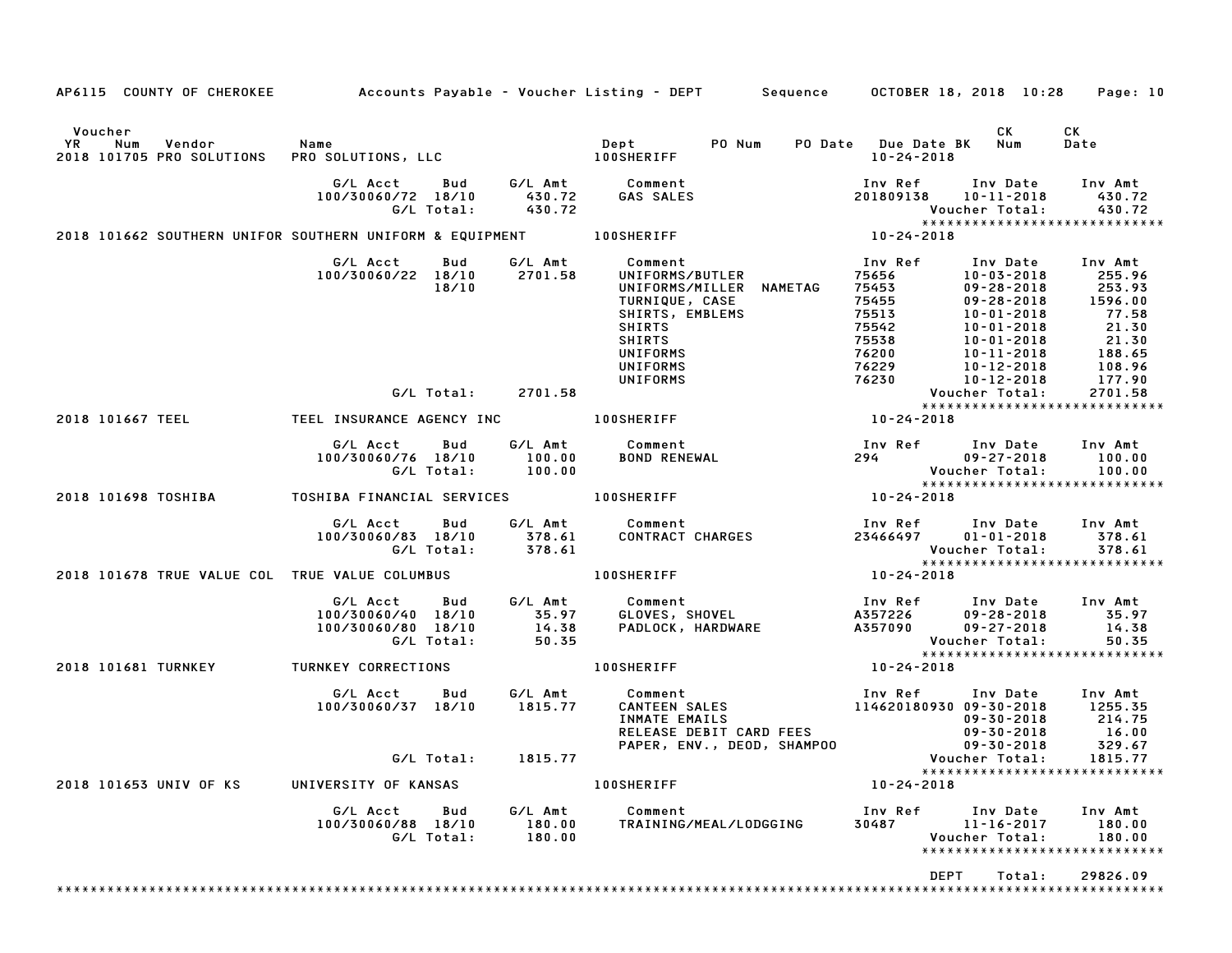| AP6115 COUNTY OF CHEROKEE                                   |                                                      |              |                               | Accounts Payable – Voucher Listing – DEPT                                                                                                                                                                                                                          | Sequence                | OCTOBER 18, 2018 10:28                                                                                             | Page: 11                                            |
|-------------------------------------------------------------|------------------------------------------------------|--------------|-------------------------------|--------------------------------------------------------------------------------------------------------------------------------------------------------------------------------------------------------------------------------------------------------------------|-------------------------|--------------------------------------------------------------------------------------------------------------------|-----------------------------------------------------|
| Voucher<br>ΥR<br>Num<br>Vendor<br>2018 101639 SEK RECYCLING | Name<br>SOUTHEAST KANSAS RECYCLING, INC              |              |                               | CK and the control of the control of the control of the control of the control of the control of the control of the control of the control of the control of the control of the control of the control of the control of the c<br>CK<br>PO Num<br>Dept<br>100SOLID | <b>PO Date</b>          | <b>Due Date BK</b><br>Num<br>$10 - 24 - 2018$                                                                      | Date                                                |
|                                                             | G/L Acct<br>100/30500/02 18/10<br>G/L Total:         | Bud          | G/L Amt<br>1000.00<br>1000.00 | Comment<br>PICKUP<br>SEPTEMBER 2018                                                                                                                                                                                                                                | Inv Ref<br>30103        | Inv Date<br>$10 - 06 - 2018$<br>Voucher Total:<br>******************                                               | Inv Amt<br>1000.00<br>1000.00<br>************       |
| 2018 101750 COMMERCE VISA                                   | <b>COMMERCE BANK</b>                                 |              |                               | 100TREAS                                                                                                                                                                                                                                                           |                         | <b>DEPT</b><br>Total:<br>$10 - 24 - 2018$                                                                          | 1000.00                                             |
|                                                             | G/L Acct<br>100/30030/88                             | Bud<br>18/10 | G/L Amt<br>469.32             | Comment<br>ACCT  <br>RAVEN <b>ELMORE</b><br>LEGENDS RESTAURANT<br>DOO DAH DINER                                                                                                                                                                                    | Inv Ref                 | Inv Date<br>$09 - 11 - 2018$<br>$09 - 12 - 2018$                                                                   | Inv Amt<br>13.98<br>8.58                            |
|                                                             | G/L Total:                                           |              | 469.32                        | <b>CHEDDARS</b><br>LOGANS<br>DAIRY QUEEN<br><b>DOUBLETREE</b><br>AMAZON MKTP                                                                                                                                                                                       |                         | $09 - 13 - 2018$<br>$09 - 13 - 2018$<br>$09 - 14 - 2018$<br>$09 - 15 - 2018$<br>$09 - 20 - 2018$<br>Voucher Total: | 11.79<br>15.87<br>8.45<br>368.67<br>41.98<br>469.32 |
| 2018 101752 GALENA SENTINEL THE SENTINEL-TIMES              |                                                      |              |                               | 100TREAS                                                                                                                                                                                                                                                           | 10-24-2018              | *****************************                                                                                      |                                                     |
|                                                             | G/L Acct<br>100/30030/75 18/10<br>G/L Total:         | Bud          | G/L Amt<br>38.00<br>38.00     | Comment<br>1 YEAR RENEWAL                                                                                                                                                                                                                                          | Inv Ref<br>$\mathbf{L}$ | Inv Date<br>$10 - 15 - 2018$<br>Voucher Total:<br>*****************************                                    | Inv Amt<br>38.00<br>38.00                           |
| 2018 101747 COMMERCE VISA                                   | <b>COMMERCE BANK</b>                                 |              |                               | 100911                                                                                                                                                                                                                                                             |                         | <b>DEPT</b><br>Total:<br>$10 - 24 - 2018$                                                                          | 507.32                                              |
|                                                             | G/L Acct<br>100/30190/88 18/10<br>100/30190/81 18/10 | Bud          | G/L Amt<br>200.00<br>35.00    | Comment<br>ACCT<br>REBECCA BRASSART                                                                                                                                                                                                                                | Inv Ref                 | Inv Date                                                                                                           | Inv Amt                                             |
|                                                             | G/L Total:                                           |              | 235.00                        | <b>KAM</b><br><b>KAM</b><br><b>KAM</b>                                                                                                                                                                                                                             |                         | $09 - 05 - 2018$<br>$09 - 05 - 2018$<br>$09 - 05 - 2018$<br>Voucher Total:<br>*****************************        | 160.00<br>37.50<br>37.50<br>235.00                  |
|                                                             |                                                      |              |                               |                                                                                                                                                                                                                                                                    |                         | DEPT<br>Total:                                                                                                     | 235.00                                              |
| 2018 101683 CORPORATE                                       | SUMNERONE                                            |              |                               | 103                                                                                                                                                                                                                                                                |                         | $10 - 24 - 2018$                                                                                                   |                                                     |
|                                                             | G/L Acct<br>103/30103/83 18/10<br>G/L Total:         | Bud          | G/L Amt<br>31.98<br>31.98     | Comment<br><b>CONTRACT CHARGES</b>                                                                                                                                                                                                                                 | Inv Ref<br>1931151      | Inv Date<br>$10 - 03 - 2018$<br>Voucher Total:<br>*****************************                                    | Inv Amt<br>31.98<br>31.98                           |
|                                                             |                                                      |              |                               |                                                                                                                                                                                                                                                                    |                         | <b>DEPT</b><br>Total:                                                                                              | 31.98<br>* * * * * * * * *                          |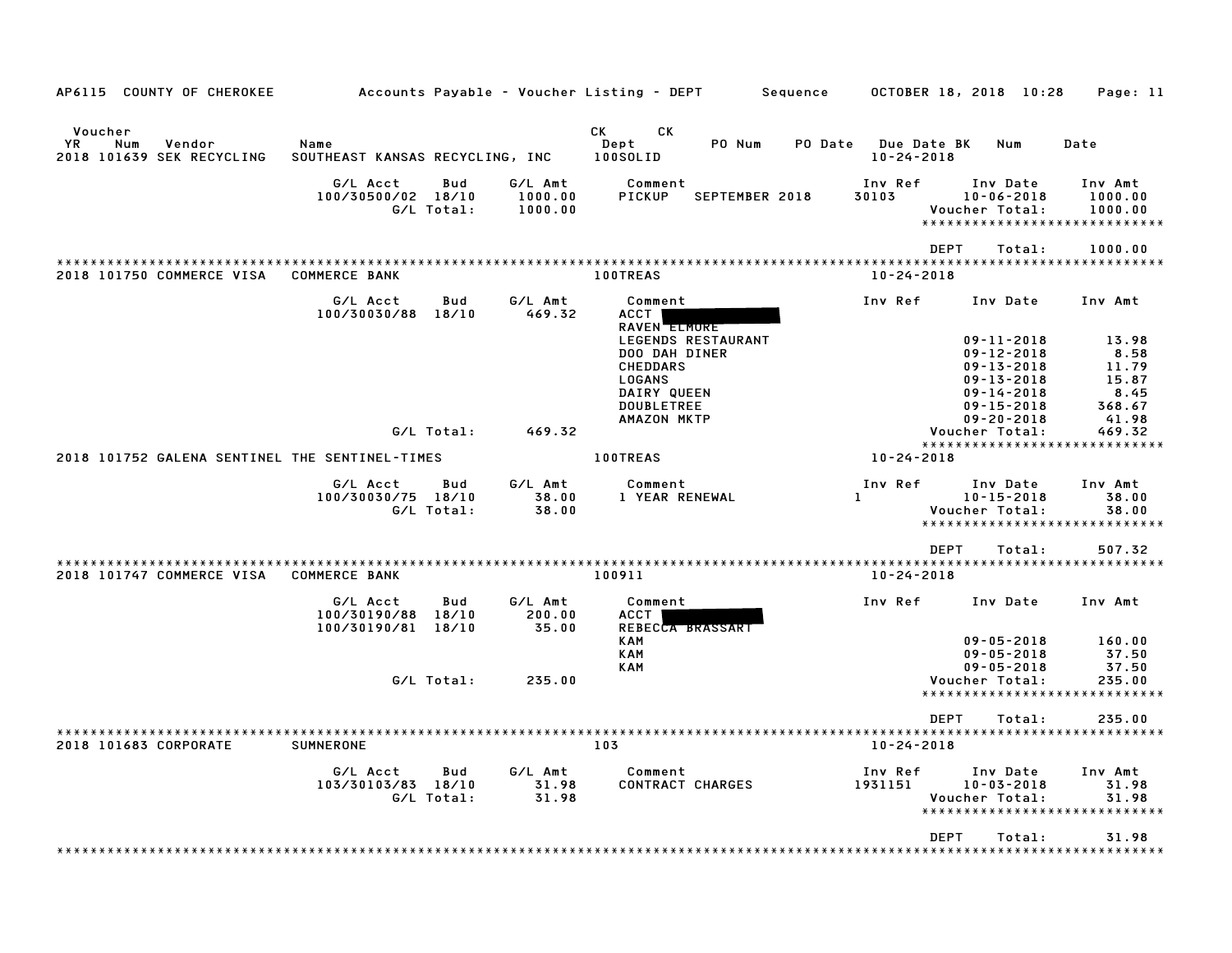| AP6115 COUNTY OF CHEROKEE                              |                                                                    |                   |                                      | Accounts Payable – Voucher Listing – DEPT         Sequence       OCTOBER 18, 2018  10:28     Page: 12                                                                                                                                                                        |                                |                                                  |                                                                |                                                            |
|--------------------------------------------------------|--------------------------------------------------------------------|-------------------|--------------------------------------|------------------------------------------------------------------------------------------------------------------------------------------------------------------------------------------------------------------------------------------------------------------------------|--------------------------------|--------------------------------------------------|----------------------------------------------------------------|------------------------------------------------------------|
| Voucher<br>YR<br>Num<br>Vendor<br>2018 101753 COMPUTER | Name                                                               |                   |                                      | Depteration of the state of the state of the state of the state of the state of the state of the state of the state of the state of the state of the state of the state of the state of the state of the state of the state of<br>COMPUTER INFORMATION CONCEPTS 104TREASTECH | PO Num PO Date Due Date BK Num | 10-24-2018                                       | CK                                                             | CK<br>Date                                                 |
|                                                        | G/L Acct<br>104/30104/77                                           |                   |                                      | Bud G/L Amt Comment<br>BAR CODE READERS, INSTALL B815-18-03 10-12-2018                                                                                                                                                                                                       |                                | Inv Ref                                          | Inv Date Inv Amt<br>Voucher Total:                             | 2440.00<br>2440.00<br>*****************************        |
|                                                        |                                                                    |                   |                                      |                                                                                                                                                                                                                                                                              |                                | DEPT                                             | Total:                                                         | 2440.00                                                    |
| 2018 101762 AMERICAN BATTER AMERICAN BATTERY           |                                                                    |                   |                                      | <b>110HWY</b>                                                                                                                                                                                                                                                                |                                | 10-24-2018                                       |                                                                |                                                            |
|                                                        | G/L Acct<br>110/30110/89 18/10                                     | Bud<br>G/L Total: | G/L Amt<br>$302.00$<br>$302.00$      | Comment<br>REPAIR ALTERNATOR 17489 10-15-2018                                                                                                                                                                                                                                |                                |                                                  | Inv Ref Inv Date<br>Voucher Total:                             | Inv Amt<br>302.00<br>302.00                                |
| 2018 101685 ANDERSON, R                                | R NEAL ANDERSON                                                    |                   |                                      | <b>110HWY</b>                                                                                                                                                                                                                                                                |                                | Vou<br>* * * *<br>10-24-2018                     |                                                                |                                                            |
|                                                        | G/L Acct<br>110/30110/86 18/10                                     | Bud<br>G/L Total: | G/L Amt<br>40.00<br>40.00            | Comment<br>CELL PHONE STIPEND                                                                                                                                                                                                                                                |                                | 10-24-2018<br>:Voucher Total<br>:*************** | Inv Ref Inv Date Inv Amt<br>10-24-2018                         | 40.00<br>40.00                                             |
| 2018 101764 CALL'S SERVICE CALL'S SERVICE              |                                                                    |                   |                                      | 110HWY                                                                                                                                                                                                                                                                       |                                | $10 - 24 - 2018$                                 |                                                                | *****************************                              |
|                                                        | G/L Acct<br>110/30110/33 18/10<br>G/L Total:                       | <b>Bud</b>        | G/L Amt<br>1890.50<br>1890.50        | Comment<br>BRUSH CUTTER TIRE & TUBE                                                                                                                                                                                                                                          |                                | 76423 10-16-2018                                 | Inv Ref Inv Date<br>Voucher Total:                             | Inv Amt<br>1890.50<br>1890.50                              |
| 2018 101713 CINTAS 0855                                | CINTAS CORP                                                        |                   |                                      | 110HWY                                                                                                                                                                                                                                                                       |                                | 10-24-2018                                       |                                                                |                                                            |
|                                                        | G/L Acct<br>110/30110/89 18/10<br>G/L Total:                       | Bud               | 36.77<br>36.77                       | G/L Amt Comment<br>FIRST AID                                                                                                                                                                                                                                                 |                                | Inv Ref<br>8403847441 10-05-2018                 | Inv Date<br>Voucher Total:                                     | Inv Amt<br>36.77<br>36.77<br>***************************** |
| 2018 101672 CLEAN                                      | CLEAN THE UNIFORM CO JOPLIN 110HWY                                 |                   |                                      |                                                                                                                                                                                                                                                                              |                                | 10-24-2018                                       |                                                                |                                                            |
|                                                        | G/L Acct<br>110/30110/89 18/10                                     | Bud<br>G/L Total: | 81.39<br>81.39                       | G/L Amt Comment<br>Comment<br>AIR FRESH, MAT                                                                                                                                                                                                                                 |                                | 20023779  10-08-2018                             | Inv Ref      Inv Date<br>Voucher Total:                        | Inv Amt<br>81.39<br>81.39                                  |
| 2018 101682 COLLINS, P                                 | PATRICK W COLLINS 110HWY                                           |                   |                                      |                                                                                                                                                                                                                                                                              |                                | 10-24-2018                                       |                                                                |                                                            |
|                                                        | G/L Acct<br>110/30110/86 18/10<br>110/30110/73 18/10<br>G/L Total: | <b>Bud</b>        | G⁄L Amt<br>40.00<br>448.00<br>488.00 | Comment<br>CELL PHONE STIPEND<br>MILEAGE                                                                                                                                                                                                                                     |                                |                                                  | Inv Ref Inv Date Inv Amt<br>$09 - 24 - 2018$<br>Voucher Total: | 40.00<br>448.00<br>488.00                                  |
| 2018 101745 COMMERCE VISA COMMERCE BANK                |                                                                    |                   |                                      | <b>110HWY</b>                                                                                                                                                                                                                                                                |                                | 10-24-2018                                       |                                                                | *****************************                              |
|                                                        | G/L Acct<br>110/30110/79 18/10 171.62                              | Bud               | G∕L Amt                              | Comment<br>Comment<br>NORTHERN TOOL<br>#5806                                                                                                                                                                                                                                 |                                | Inv Ref                                          | Inv Date Inv Amt<br>000049434798 10-05-2018 171.62             |                                                            |
|                                                        |                                                                    | G/L Total:        | 171.62                               |                                                                                                                                                                                                                                                                              |                                |                                                  | Voucher Total:                                                 | 171.62<br>*****************************                    |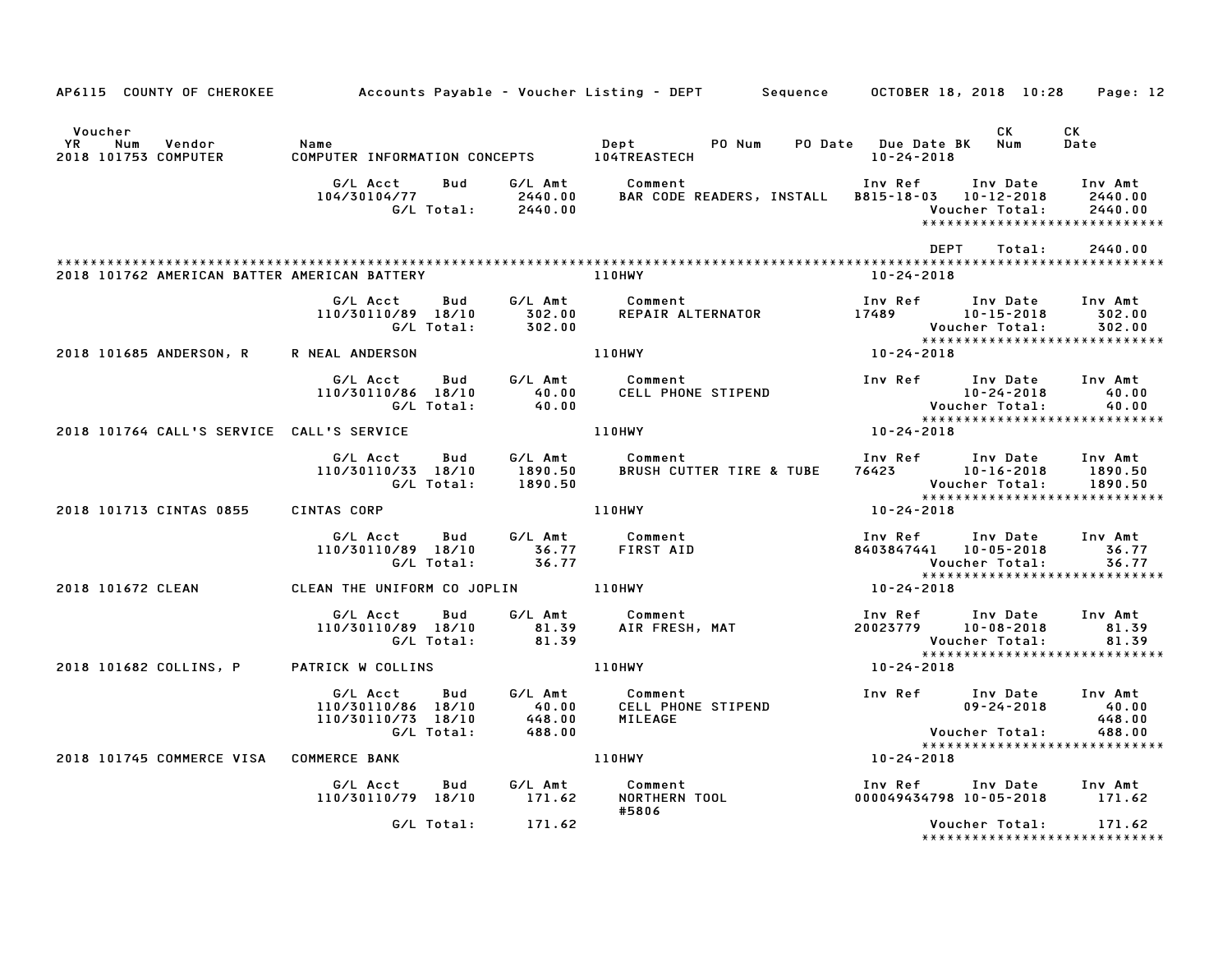| AP6115 COUNTY OF CHEROKEE                            | Accounts Payable - Voucher Listing - DEPT                   |                               |                            | Sequence   | OCTOBER 18, 2018 10:28                                                                            | Page: 13                                                                                                                  |
|------------------------------------------------------|-------------------------------------------------------------|-------------------------------|----------------------------|------------|---------------------------------------------------------------------------------------------------|---------------------------------------------------------------------------------------------------------------------------|
| Voucher<br>YR<br>Num<br>Vendor<br>2018 101763 CONMAT | Name<br>CONMAT                                              |                               | Dept<br>110HWY             | PO Num     | PO Date Due Date BK<br>$10 - 24 - 2018$                                                           | СK<br>CK<br>Num<br>Date                                                                                                   |
|                                                      | G/L Acct<br>Bud<br>110/30110/79 18/10<br>G/L Total:         | G/L Amt<br>5793.49<br>5793.49 | Comment<br>PIPE            |            | Inv Ref<br>2159<br>Voucher Total:                                                                 | Inv Date<br>Inv Amt<br>$09 - 28 - 2018$<br>5793.49<br>5793.49                                                             |
| 2018 101717 EMPIRE                                   | EMPIRE DISTRICT ELECTRIC COMPANY                            |                               | <b>110HWY</b>              |            | $10 - 24 - 2018$                                                                                  | *****************************                                                                                             |
|                                                      | G/L Acct<br>Bud<br>110/30110/72 18/10                       | G/L Amt<br>930.05             | Comment<br><b>ELECTRIC</b> |            | Inv Ref<br>$906398 - 41 - 7$ 10-12-2018<br>$049852 - 69 - 2$ 10-12-2018<br>854931-63-1 10-12-2018 | Inv Date<br>Inv Amt<br>38.88<br>19.95<br>293.29                                                                           |
|                                                      | G/L Total:                                                  | 930.05                        |                            |            | 158630-59-0 10-12-2018<br>Voucher Total:                                                          | 577.93<br>930.05                                                                                                          |
| 2018 101702 ETTINGERS                                | ETTINGER'S OFFICE SUPPLY                                    |                               | <b>110HWY</b>              |            | 10-24-2018                                                                                        | *****************************                                                                                             |
|                                                      | G/L Acct<br>Bud<br>110/30110/89 18/10<br>330/30330/89 18/10 | G/L Amt<br>1404.15<br>1404.15 | Comment<br><b>DESK</b>     |            | Inv Ref Inv Date<br>510119-2 10-10-2018                                                           | Inv Amt<br>2808.30                                                                                                        |
|                                                      | G/L Total:                                                  | 2808.30                       |                            |            | Voucher Total:                                                                                    | 2808.30<br>*****************************                                                                                  |
| 2018 101700 FABICK                                   | JOHN FABICK TRACTOR CO                                      |                               | <b>110HWY</b>              |            | 10-24-2018                                                                                        |                                                                                                                           |
|                                                      | G/L Acct<br>Bud<br>110/30110/89 18/10                       | G/L Amt<br>379.74             | Comment<br><b>PARTS</b>    |            | Inv Ref<br>PIJ00350101 10-11-2018<br>PIJ00350269 10-15-2018<br>PIJ00350270 10-15-2018             | Inv Date<br>Inv Amt<br>132.50<br>112.90<br>134.34                                                                         |
|                                                      | G/L Total:                                                  | 379.74                        |                            |            | Voucher Total:                                                                                    | 379.74<br>*****************************                                                                                   |
| 2018 101710 FARMERS                                  | FARMERS COOPERATIVE ASSOCIATION                             |                               | 110HWY                     | 10-24-2018 |                                                                                                   |                                                                                                                           |
|                                                      | G/L Acct<br>Bud<br>110/30110/79 18/10<br>G/L Total:         | G/L Amt<br>13.96<br>13.96     | Comment<br>MOUSE TRAP      |            | Inv Ref     Inv Date<br>237439<br>Voucher Total:                                                  | Inv Amt<br>10-12-2018<br>13.96<br>13.96                                                                                   |
| 2018 101658 FLEETPRIDE                               | FLEETPRIDE                                                  |                               | 110HWY                     |            | 10-24-2018                                                                                        | *****************************                                                                                             |
|                                                      | G/L Acct<br>Bud<br>110/30110/89 18/10                       | G/L Amt<br>543.29             | Comment<br><b>FILTERS</b>  |            | Inv Ref<br>9778923<br>9774202<br>9910830<br>9912002                                               | Inv Date<br>Inv Amt<br>10-03-2018<br>173.52<br>133.36<br>$10 - 03 - 2018$<br>133.20<br>10-09-2018<br>10-09-2018<br>103.21 |
|                                                      | G/L Total:                                                  | 543.29                        |                            |            | Voucher Total:                                                                                    | 543.29                                                                                                                    |
| 2018 101711 H&K                                      | H & K CAMPER SALES INC                                      |                               | 110HWY                     |            | 10-24-2018                                                                                        | ******************************                                                                                            |
|                                                      | G/L Acct<br>Bud<br>110/30110/79 18/10<br>G/L Total:         | G/L Amt<br>42.14<br>42.14     | Comment<br>TOW PLUG        |            | Inv Ref Inv Date<br>733019<br>Voucher Total:                                                      | Inv Amt<br>10-12-2018<br>42.14<br>42.14<br>*****************************                                                  |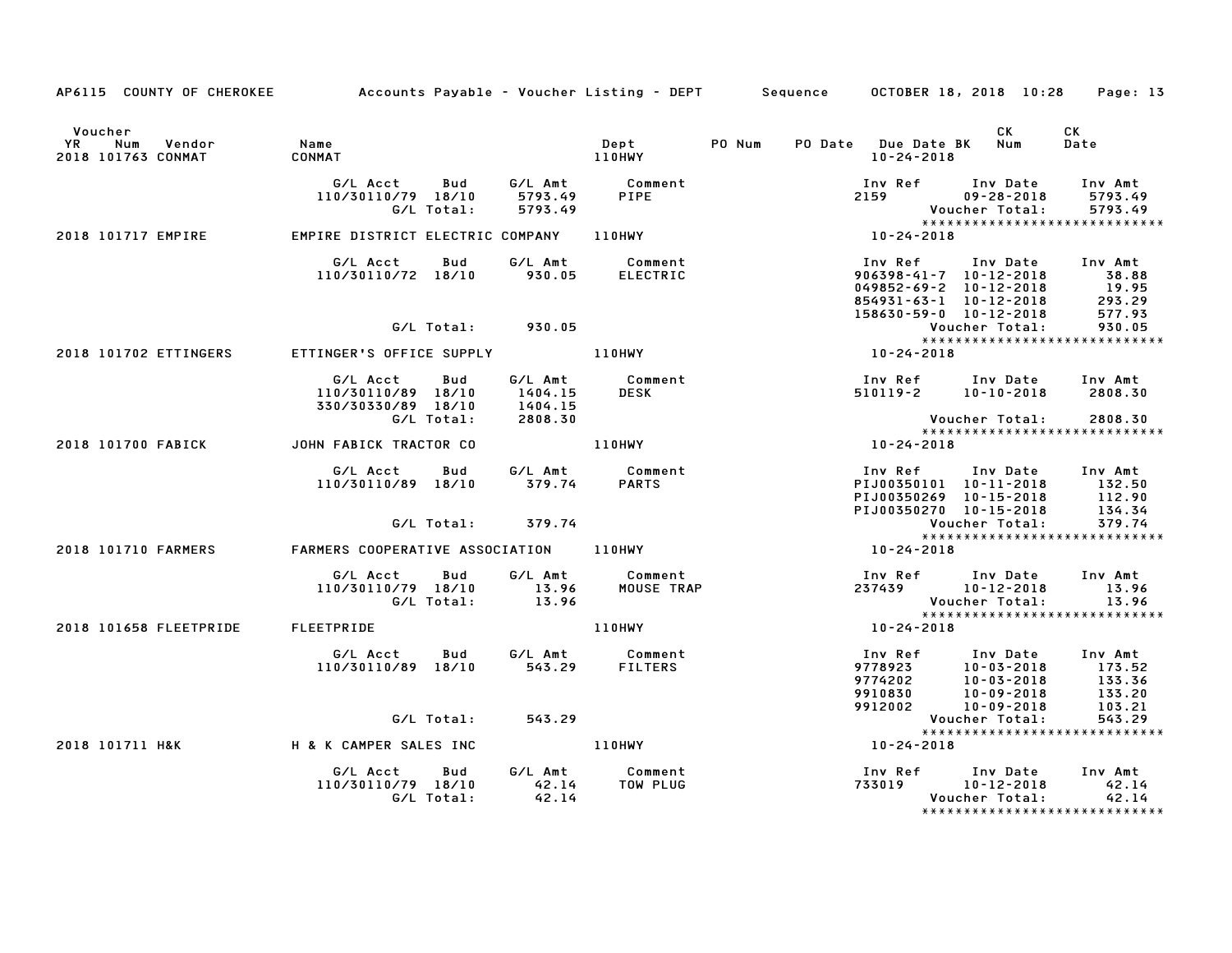|                |                                                              | AP6115 COUNTY OF CHEROKEE          Accounts Payable – Voucher Listing – DEPT       Sequence     OCTOBER 18, 2018  10:28 |                                            |                                           |        |                                             |                                                                                                       | Page: 14                        |
|----------------|--------------------------------------------------------------|-------------------------------------------------------------------------------------------------------------------------|--------------------------------------------|-------------------------------------------|--------|---------------------------------------------|-------------------------------------------------------------------------------------------------------|---------------------------------|
| Voucher<br>YR. | Num<br>Vendor<br>2018 101676 HERITAGE TRACT HERITAGE TRACTOR | Name                                                                                                                    |                                            | Dept<br>110HWY                            | PO Num | PO Date Due Date BK Num<br>$10 - 24 - 2018$ | CK                                                                                                    | <b>CK</b><br>Date               |
|                |                                                              | G/L Acct<br>Bud<br>110/30110/89 18/10<br>G/L Total:                                                                     | 247.08<br>247.08                           | G/L Amt Comment<br>ROLLER BEARING         |        | Inv Ref                                     | Inv Date<br>10136194 10-03-2018<br><b>Voucher Total:</b><br>*****************************             | Inv Amt<br>247.08<br>247.08     |
|                | 2018 101679 J&A MATERIALS                                    | J&A MATERIALS                                                                                                           |                                            | 110HWY                                    |        | $10 - 24 - 2018$                            |                                                                                                       |                                 |
|                |                                                              | G/L Acct<br>Bud<br>110/30110/79 18/10                                                                                   | G/L Amt<br>19319.60                        | Comment<br>PIPE                           |        |                                             | Inv Ref      Inv Date<br>2245 09-12-2018<br>2247 09-12-2018<br>$09 - 12 - 2018$                       | Inv Amt<br>9600.80<br>9718.80   |
|                |                                                              | G/L Total:                                                                                                              | 19319.60                                   |                                           |        |                                             | <b>Voucher Total:</b>                                                                                 | 19319.60                        |
|                | 2018 101664 JIM WOODS                                        | JIM WOODS MARKETING INC                                                                                                 |                                            | 110HWY                                    |        | $10 - 24 - 2018$                            |                                                                                                       |                                 |
|                |                                                              | G/L Acct<br>Bud<br>110/30110/30 18/10<br>110/30110/31 18/10<br>G/L Total:                                               | G/L Amt<br>5420.05<br>16717.09<br>22137.14 | Comment<br><b>GAS</b><br>DIESEL           |        |                                             | Inv Ref      Inv Date<br>242868 10-05-2018 5420.05<br>242868 10-05-2018 16717.09<br>Voucher Total:    | Inv Amt<br>22137.14             |
|                |                                                              | 2018 101660 JOPLIN FREIGHT JOPLIN FREIGHTLINER SALES INC                                                                |                                            | 110HWY                                    |        | $10 - 24 - 2018$                            | *****************************                                                                         |                                 |
|                |                                                              | G/L Acct<br>Bud<br>110/30110/89 18/10                                                                                   | G/L Amt<br>730.21                          | Comment<br><b>ELEMENT</b><br><b>PARTS</b> |        |                                             | Inv Ref Inv Date Inv Amt                                                                              | 289.52<br>440.69                |
|                |                                                              | G/L Total:                                                                                                              | 730.21                                     |                                           |        |                                             | Voucher Total:<br>*****************************                                                       | 730.21                          |
|                | 2018 101712 LOCKE                                            | <b>LOCKE SUPPLY</b>                                                                                                     |                                            | 110HWY                                    |        | 10-24-2018                                  |                                                                                                       |                                 |
|                |                                                              | G/L Acct   Bud<br>110/30110/79 18/10<br>G/L Total:                                                                      | G⁄L Amt<br>35.78<br>35.78                  | Comment<br>LAMP                           |        |                                             | Inv Ref Inv Date Inv Amt<br>35570909 10-12-2018<br>Voucher Total:                                     | 35.78<br>35.78                  |
|                |                                                              | 2018 101671 MERCY MAUDE6092 MERCY MAUDE NORTON HOSPITAL COLUMBU 110HWY                                                  |                                            |                                           |        | 10-24-2018                                  |                                                                                                       |                                 |
|                |                                                              | G/L Acct<br>Bud<br>110/30110/89 18/10<br>G/L Total:                                                                     | G/L Amt<br>90.00<br>90.00                  | Comment<br><b>RANDOMS</b>                 |        |                                             | Inv Ref Inv Date Inv Amt<br>94000023008 10-02-0018<br>Voucher Total:<br>***************************** | 90.00<br>90.00                  |
|                | 2018 101673 MULBERRY                                         | MULBERRY LIMESTONE QUARRY CO 110HWY                                                                                     |                                            |                                           |        | 10-24-2018                                  |                                                                                                       |                                 |
|                |                                                              | Bud<br>G/L Acct<br>110/30110/35 18/10<br>G/L Total:                                                                     | G/L Amt<br>24038.40<br>24038.40            | Comment<br>AB3 ROCK                       |        |                                             | Inv Ref Inv Date<br>22424 09-30-2018<br>Voucher Total:<br>******************************              | Inv Amt<br>24038.40<br>24038.40 |
|                | 2018 101670 MUNICIPAL                                        |                                                                                                                         |                                            |                                           |        | $10 - 24 - 2018$                            |                                                                                                       |                                 |
|                |                                                              | G/L Acct<br>Bud<br>110/30110/79 18/10<br>G/L Total:                                                                     | G/L Amt<br>48.04<br>48.04                  | Comment<br><b>PART</b>                    |        | 3007 300                                    | Inv Ref Inv Date<br>$10 - 04 - 2018$<br>Voucher Total:<br>*****************************               | Inv Amt<br>48.04<br>48.04       |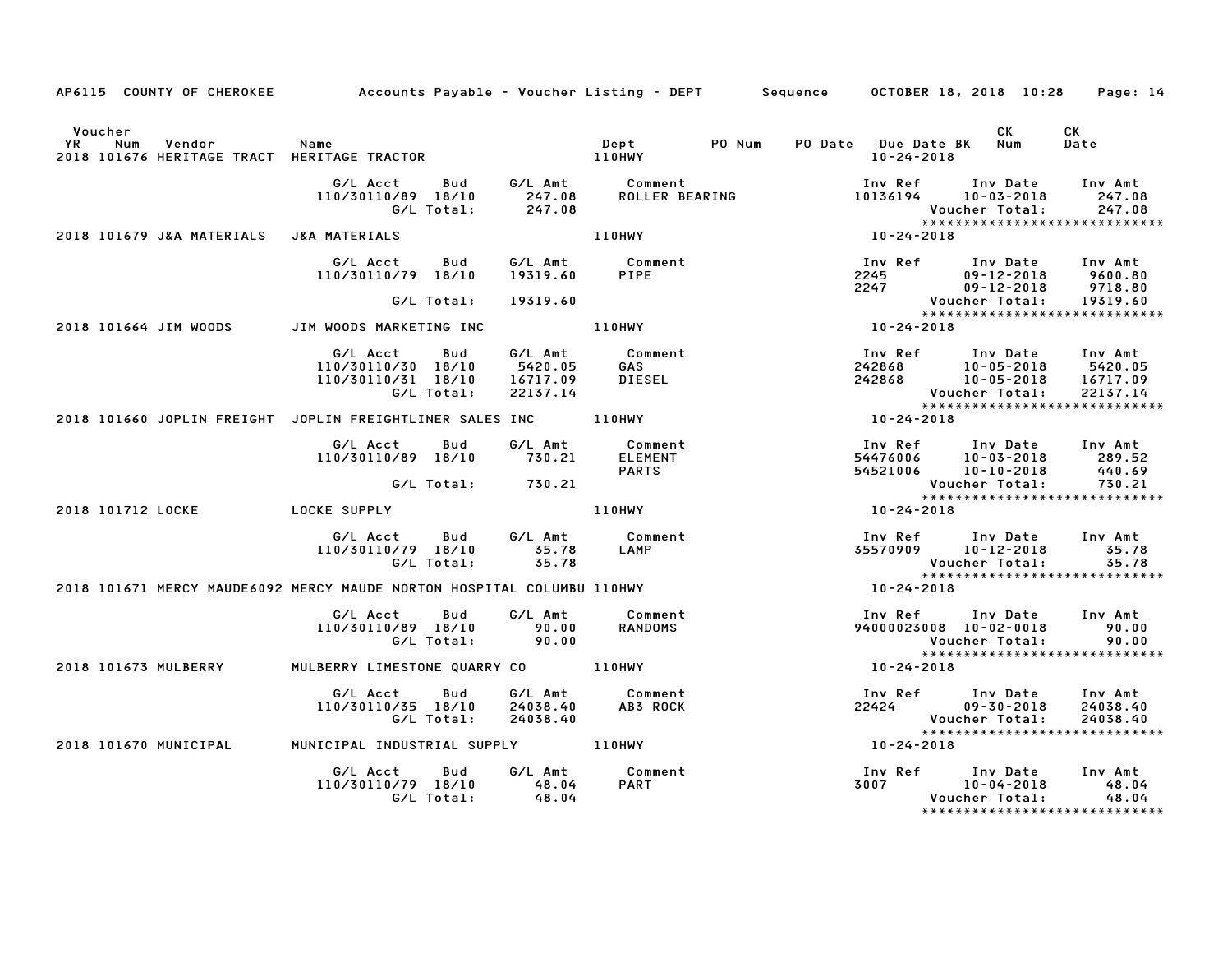| AP6115 COUNTY OF CHEROKEE Accounts Payable - Voucher Listing - DEPT Sequence |                                      |            |                   |                               |                            |                                   | OCTOBER 18, 2018 10:28               | Page: 15                                       |
|------------------------------------------------------------------------------|--------------------------------------|------------|-------------------|-------------------------------|----------------------------|-----------------------------------|--------------------------------------|------------------------------------------------|
| Voucher<br>Num<br>Vendor<br>YR<br>2018 101669 NATALINIS                      | <b>Name</b><br>NATALINI'S AUTOMOTIVE |            |                   | Dept<br>110HWY                | PO Num                     | PO Date Due Date BK<br>10-24-2018 | CK<br>Num                            | CK<br>Date                                     |
|                                                                              | G/L Acct                             | Bud        |                   | G/L Amt Comment               |                            | Inv Ref                           | Inv Date                             | Inv Amt                                        |
|                                                                              | 110/30110/89 18/10                   |            | 484.10            | CAP, PLUG                     |                            | 682484                            | $09 - 27 - 2018$                     | 41.90                                          |
|                                                                              |                                      |            |                   | <b>GRND WHL</b>               |                            | 683183                            | $10 - 04 - 2018$                     | 16.60                                          |
|                                                                              |                                      |            |                   | HEXBIT                        |                            | 683293                            | $10 - 05 - 2018$                     | 5.99                                           |
|                                                                              |                                      |            |                   | BLADE, BATTERY<br><b>PART</b> |                            | 683713<br>683569                  | $10 - 10 - 2018$<br>$10 - 09 - 2018$ | 103.35<br>2.98                                 |
|                                                                              |                                      |            |                   |                               | WATER PUMP, BELT STR FLUID | 684126                            | $10 - 15 - 2018$                     | 132.42                                         |
|                                                                              |                                      |            |                   |                               | DIESEL WATER REMOVER       | 684122                            | $10 - 15 - 2018$                     | 75.48                                          |
|                                                                              |                                      |            |                   | LAMP                          |                            | 684234                            | $10 - 16 - 2018$                     | 24.88                                          |
|                                                                              |                                      |            |                   | LAMP                          |                            | 684298                            | $10 - 16 - 2018$                     | 13.14                                          |
|                                                                              |                                      |            |                   | <b>BUTT CONNECT</b>           |                            | 684299                            | $10 - 16 - 2018$                     | 15.48                                          |
|                                                                              |                                      |            |                   | <b>BUTT CONNECT</b>           |                            | 684290                            | $10 - 16 - 2018$                     | 13.00                                          |
|                                                                              |                                      |            |                   | <b>PART</b>                   |                            | 684287                            | $10 - 16 - 2018$                     | 38.88                                          |
|                                                                              |                                      |            | G/L Total: 484.10 |                               |                            |                                   | Voucher Total:                       | 484.10                                         |
| 2018 101656 NATIONAL SIGN                                                    | NATIONAL SIGN CO INC 110HWY          |            |                   |                               |                            | $10 - 24 - 2018$                  |                                      | *****************************                  |
|                                                                              |                                      |            |                   |                               |                            |                                   |                                      |                                                |
|                                                                              | G/L Acct Bud                         |            |                   | G/L Amt Comment               |                            |                                   | Inv Ref      Inv Date                | Inv Amt                                        |
|                                                                              | 110/30110/37 18/10                   |            | 1913.40           | <b>SIGNS</b>                  |                            | IN-188009                         | $10 - 08 - 2018$                     | 404.40                                         |
|                                                                              |                                      |            |                   |                               |                            | IN-188010                         | $10 - 08 - 2018$                     | 1159.00                                        |
|                                                                              |                                      |            |                   |                               |                            | IN-188011                         | $10 - 08 - 2018$                     | 350.00                                         |
|                                                                              | G/L Total:                           |            | 1913.40           |                               |                            |                                   | Voucher Total:                       | 1913.40                                        |
|                                                                              |                                      |            |                   |                               |                            |                                   |                                      | *****************************                  |
| 2018 101674 POWERPLAN                                                        | POWERPLAN                            |            |                   | <b>110HWY</b>                 |                            | $10 - 24 - 2018$                  |                                      |                                                |
|                                                                              | G/L Acct                             | Bud        |                   | G/L Amt Comment               |                            |                                   | Inv Ref Inv Date                     | Inv Amt                                        |
|                                                                              | 110/30110/89 18/10                   |            | 1552.10           | <b>PART</b>                   |                            |                                   | $10 - 01 - 2018$                     | 618.79                                         |
|                                                                              |                                      |            |                   |                               |                            | 1030027<br>1028147                | $09 - 27 - 2018$                     | 933.31                                         |
|                                                                              |                                      | G/L Total: | 1552.10           |                               |                            |                                   |                                      |                                                |
|                                                                              |                                      |            |                   |                               |                            |                                   |                                      | VOUCNET TV.41.<br>**************************** |
| 2018 101668 PURCELL                                                          | PURCELL TIRE & RUBBER COMPANY 110HWY |            |                   |                               |                            | $10 - 24 - 2018$                  |                                      |                                                |
|                                                                              | G/L Acct                             | Bud        |                   | G/L Amt Comment               |                            |                                   | Inv Ref Inv Date                     | Inv Amt                                        |
|                                                                              | 110/30110/33 18/10                   |            | 3630.00           | TIRES                         |                            | 2626864                           | 10-04-2018                           | 2540.00                                        |
|                                                                              |                                      |            |                   |                               |                            | 2626973                           | $10 - 10 - 2018$                     | 1090.00                                        |
|                                                                              |                                      | G/L Total: | 3630.00           |                               |                            |                                   | Voucher Total:                       | 3630.00                                        |
|                                                                              |                                      |            |                   |                               |                            |                                   |                                      | *****************************                  |
| 2018 101675 RIVERTON BLDG                                                    | RIVERTON BUILDING SUPPLY INC 110HWY  |            |                   |                               |                            | $10 - 24 - 2018$                  |                                      |                                                |
|                                                                              | G/L Acct                             | Bud        |                   | G/L Amt Comment               |                            |                                   | Inv Ref Inv Date                     | Inv Amt                                        |
|                                                                              | 110/30110/89 18/10                   |            | 17.50             | <b>TREATED POST</b>           |                            |                                   | 11217 10-02-2018                     | 17.50                                          |
|                                                                              |                                      | G/L Total: | 17.50             |                               |                            |                                   | Voucher Total:                       | 17.50                                          |
|                                                                              |                                      |            |                   |                               |                            |                                   |                                      | *****************************                  |
| 2018 101663 SAFETY                                                           |                                      |            |                   |                               |                            | $10 - 24 - 2018$                  |                                      |                                                |
|                                                                              | G/L Acct                             | Bud        |                   | G/L Amt Comment               |                            |                                   | Inv Ref      Inv Date     Inv Amt    |                                                |
|                                                                              | 110/30110/89 18/10                   |            | 322.60            | SHOP TOWELS                   |                            | 19-102401                         | $01 - 01 - 0218$                     | 322.60                                         |
|                                                                              |                                      | G/L Total: | 322.60            |                               |                            |                                   | Voucher Total:                       | 322.60                                         |
|                                                                              |                                      |            |                   |                               |                            |                                   |                                      | ******************************                 |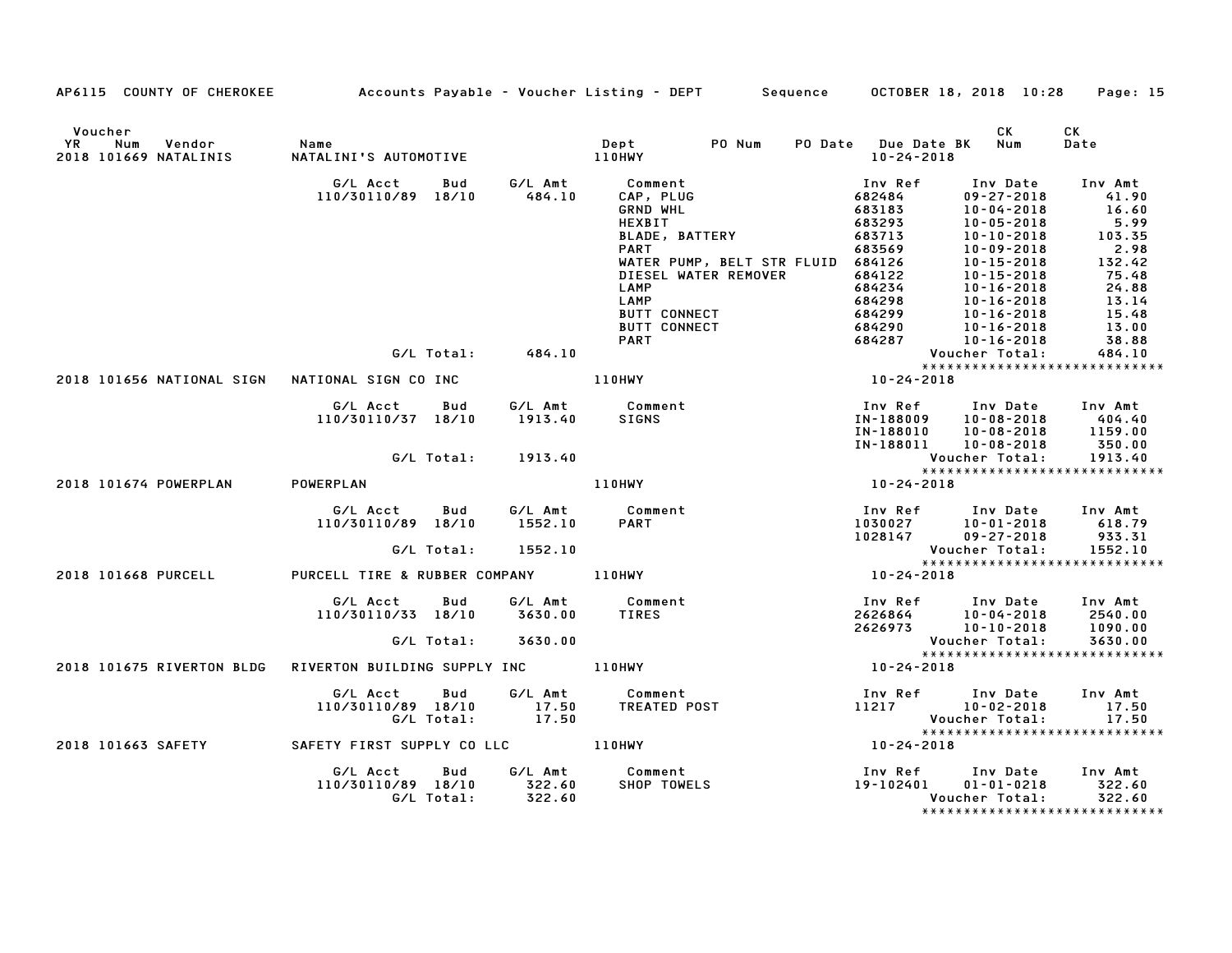| AP6115 COUNTY OF CHEROKEE                                                        |                                              |                   |                             | Accounts Payable – Voucher Listing – DEPT        | Sequence                   |         | OCTOBER 18, 2018 10:28                 |             |                                                |        | Page: 16                                         |  |
|----------------------------------------------------------------------------------|----------------------------------------------|-------------------|-----------------------------|--------------------------------------------------|----------------------------|---------|----------------------------------------|-------------|------------------------------------------------|--------|--------------------------------------------------|--|
| Voucher<br>YR.<br>Num<br>Vendor<br>2018 101677 4 STATE TRUCKS 4 STATE TRUCKS INC | Name                                         |                   |                             | Dept<br>110HWY                                   | PO Num                     | PO Date | <b>Due Date BK</b><br>$10 - 24 - 2018$ |             | СK<br>Num                                      |        | СK<br>Date                                       |  |
|                                                                                  | G/L Acct<br>110/30110/89                     | Bud<br>18/10      | G/L Amt<br>188.98           | Comment<br>PIPE<br>LIGHT                         |                            |         | Inv Ref<br>3426250<br>3334259          |             | Inv Date<br>$10 - 03 - 2018$<br>12-11-2017     |        | Inv Amt<br>107.98<br>81.00                       |  |
|                                                                                  |                                              | G/L Total:        | 188.98                      |                                                  |                            |         |                                        |             | Voucher Total:                                 |        | 188.98<br>******************************         |  |
| 2018 101718 BAXTER                                                               | CITY OF BAXTER SPRINGS                       |                   |                             | 140HEALTH                                        |                            |         | $10 - 24 - 2018$                       | <b>DEPT</b> |                                                | Total: | 88276.18                                         |  |
|                                                                                  | G/L Acct<br>140/30140/87 18/10               | Bud               | G/L Amt<br>20.00            | Comment<br>WIC PROGRAM<br><b>BUILDING RENTAL</b> |                            |         | Inv Ref                                |             | Inv Date<br>$10 - 15 - 2018$                   |        | Inv Amt<br>20.00                                 |  |
|                                                                                  |                                              |                   |                             | OCT 3 & 4                                        |                            |         |                                        |             |                                                |        |                                                  |  |
|                                                                                  |                                              | G/L Total:        | 20.00                       |                                                  |                            |         |                                        |             | Voucher Total:                                 |        | 20.00<br>*****************************           |  |
| 2018 101719 COMM HEALTH                                                          | COMMUNITY HEALTH CENTER OF SEK INC 140HEALTH |                   |                             |                                                  |                            |         | 10-24-2018                             |             |                                                |        |                                                  |  |
|                                                                                  | G/L Acct<br>140/30140/43 18/10               | Bud               | G/L Amt<br>9000.00          | Comment<br><b>HEALTH</b>                         |                            |         | Inv Ref                                |             | Inv Date                                       |        | Inv Amt                                          |  |
|                                                                                  |                                              | G/L Total:        | 9000.00                     | FLU VACCINE                                      |                            |         | 537                                    |             | $09 - 28 - 2018$<br>Voucher Total:             |        | 9000.00<br>9000.00                               |  |
| 2018 101720 CRAW KAN TELEPH CRAW-KAN TELEPHONE COOPERATIVE INC 140HEALTH         |                                              |                   |                             |                                                  |                            |         | 10-24-2018                             |             |                                                |        | *****************************                    |  |
|                                                                                  | G/L Acct                                     | Bud               | G/L Amt                     | Comment                                          |                            |         | Inv Ref                                |             | Inv Date                                       |        | Inv Amt                                          |  |
|                                                                                  | 140/30140/76 18/10                           |                   | 21.25                       | <b>HEALTH</b><br>ACCT 129793                     |                            |         |                                        |             | $10 - 01 - 2018$                               |        | 21.25                                            |  |
|                                                                                  |                                              | G/L Total:        | 21.25                       |                                                  |                            |         |                                        |             | Voucher Total:                                 |        | 21.25<br>******************************          |  |
| 2018 101721 ELLIOTT, B                                                           | BETHA K ELLIOTT                              |                   |                             | 140HEALTH                                        |                            |         | 10-24-2018                             |             |                                                |        |                                                  |  |
|                                                                                  | G/L Acct<br>140/30140/73 18/10               | Bud<br>G/L Total: | G/L Amt<br>159.14<br>159.14 | Comment                                          | MILEAGE/09/29/18-10/12/18  |         | Inv Ref                                |             | Inv Date<br>$10 - 15 - 2018$<br>Voucher Total: |        | Inv Amt<br>159.14<br>159.14                      |  |
| 2018 101722 FIRST CHRISTIAN FIRST CHRISTIAN CHURCH PARSONS                       |                                              |                   |                             | 140HEALTH                                        |                            |         | 10-24-2018                             |             |                                                |        | *****************************                    |  |
|                                                                                  | G/L Acct<br>140/30140/87 18/10               | Bud               | G/L Amt<br>375.00           | Comment<br>WIC                                   |                            |         | Inv Ref                                |             | Inv Date                                       |        | Inv Amt                                          |  |
|                                                                                  |                                              |                   |                             | <b>BUILDING RENTAL</b>                           | $0CT$ 9, 10, 16, 24, 25    |         |                                        |             | $10 - 15 - 2018$                               |        | 375.00                                           |  |
|                                                                                  |                                              | G/L Total:        | 375.00                      |                                                  |                            |         |                                        |             | Voucher Total:                                 |        | 375.00<br>*****************************          |  |
| 2018 101723 GALENA                                                               | CITY OF GALENA                               |                   |                             | 140HEALTH                                        |                            |         | 10-24-2018                             |             |                                                |        |                                                  |  |
|                                                                                  | G/L Acct<br>140/30140/87 18/10               | Bud               | G/L Amt<br>20.00            | Comment<br><b>WIC</b>                            |                            |         | Inv Ref                                |             | Inv Date                                       |        | Inv Amt                                          |  |
|                                                                                  |                                              | G/L Total:        | 20.00                       |                                                  | BUILDING RENTAL 10/17 & 23 |         |                                        |             | $10 - 15 - 2018$<br>Voucher Total:             |        | 20.00<br>20.00<br>****************************** |  |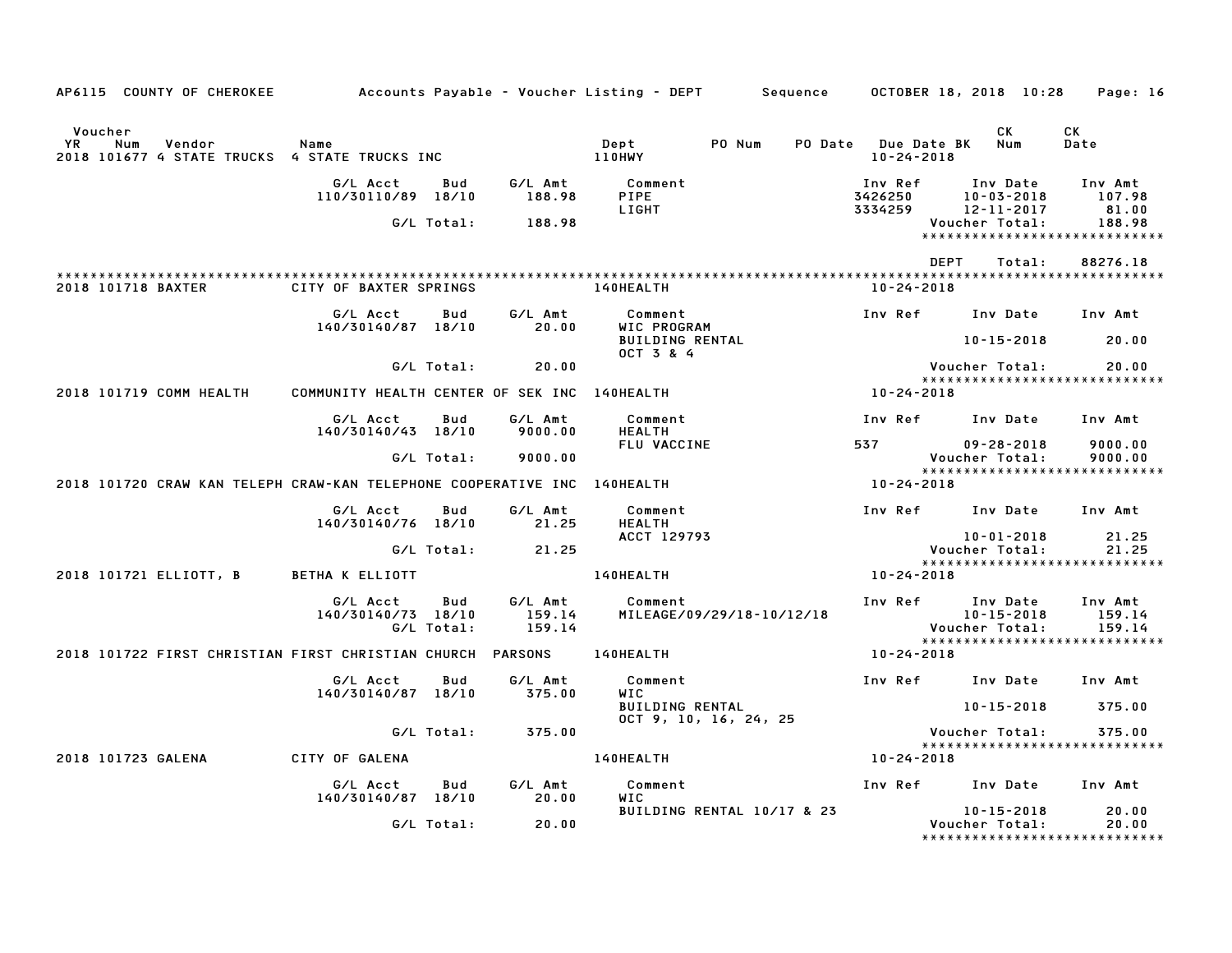| AP6115 COUNTY OF CHEROKEE Accounts Payable - Voucher Listing - DEPT Sequence OCTOBER 18, 2018 10:28 |                                                                   |                    |                                               |                                                                                              |  |                                                  |                                                                                                                                                                                                                                                                     | Page: 17       |
|-----------------------------------------------------------------------------------------------------|-------------------------------------------------------------------|--------------------|-----------------------------------------------|----------------------------------------------------------------------------------------------|--|--------------------------------------------------|---------------------------------------------------------------------------------------------------------------------------------------------------------------------------------------------------------------------------------------------------------------------|----------------|
| Voucher<br><b>YR</b><br>Num<br>Vendor<br>2018 101724 GOOD NEWS                                      | Name                                                              |                    |                                               |                                                                                              |  | 10-24-2018                                       | <b>CK</b><br>PO Date Due Date BK Num                                                                                                                                                                                                                                | CK<br>Date     |
|                                                                                                     | 140/30140/75 18/10                                                |                    |                                               |                                                                                              |  |                                                  | Inv Ref Inv Date Inv Amt                                                                                                                                                                                                                                            |                |
|                                                                                                     |                                                                   | G/L Total: 58.00   |                                               |                                                                                              |  |                                                  | ADVERTISING/NURSE 28720 10-05-2018<br>Voucher Total:                                                                                                                                                                                                                | 58.00<br>58.00 |
|                                                                                                     |                                                                   |                    |                                               |                                                                                              |  | $rac{60}{x}$<br>x $x \times x$<br>10 - 24 - 2018 | *****************************                                                                                                                                                                                                                                       |                |
| 2018 101725 MANZER FAMILY MANZER FAMILY MEDICINE                                                    |                                                                   |                    | 140HEALTH                                     |                                                                                              |  |                                                  |                                                                                                                                                                                                                                                                     |                |
|                                                                                                     | G/L Acct Bud<br>140/30140/82 18/10                                |                    | CONTRACTED SERVICES                           |                                                                                              |  |                                                  | Inv Ref Inv Date Inv Amt                                                                                                                                                                                                                                            |                |
|                                                                                                     |                                                                   | G/L Total: 100.00  |                                               |                                                                                              |  |                                                  | 10-15-2018 100.00<br>Voucher Total: 100.00<br>*****************************                                                                                                                                                                                         |                |
| 2018 101726 MEDICAL WASTE MEDICAL WASTE SERVICES                                                    |                                                                   |                    | 140HEALTH                                     |                                                                                              |  | $10 - 24 - 2018$                                 |                                                                                                                                                                                                                                                                     |                |
|                                                                                                     | G/L Acct   Bud   G/L Amt<br>140/30140/82 18/10 99.00              |                    | Comment<br><b>HEALTH</b>                      |                                                                                              |  |                                                  | Inv Ref Inv Date Inv Amt                                                                                                                                                                                                                                            |                |
|                                                                                                     |                                                                   | G/L Total: 99.00   |                                               |                                                                                              |  |                                                  | MO BIOHAZARD WASTE DISPOSAL W17467 10–11–2018<br>Voucher Total:<br>*****************************                                                                                                                                                                    | 99.00<br>99.00 |
| 2018 101727 MERCK & CO                                                                              | MERCK SHARP & DOHME CORP 140HEALTH                                |                    |                                               |                                                                                              |  | $10 - 24 - 2018$                                 |                                                                                                                                                                                                                                                                     |                |
|                                                                                                     |                                                                   |                    |                                               |                                                                                              |  |                                                  | G/L Acct Bud G/L Amt Comment Inv Ref Inv Date Inv Amt<br>140/30140/43 18/10 2723.15 PNUEMOVAX VACCINE 7012268244 10-01-2018 2723.15<br>G/L Total: 2723.15 PNUEMOVAX VACCINE 7012268244 10-01-2018 2723.15<br>Voucher Total: 2723.15<br>**************************** |                |
|                                                                                                     |                                                                   |                    |                                               |                                                                                              |  | $10 - 24 - 2018$                                 |                                                                                                                                                                                                                                                                     |                |
|                                                                                                     | G/L Acct Bud<br>140/30140/87 18/10 100.00                         | G/L Amt            | Comment                                       |                                                                                              |  |                                                  | Inv Ref Inv Date Inv Amt                                                                                                                                                                                                                                            |                |
|                                                                                                     |                                                                   | G/L Total: 100.00  |                                               |                                                                                              |  |                                                  |                                                                                                                                                                                                                                                                     |                |
| 2018 101729 PARCOM                                                                                  | PARCOM COLUMBUS                                                   |                    | <b>140HEALTH</b>                              |                                                                                              |  |                                                  |                                                                                                                                                                                                                                                                     |                |
|                                                                                                     |                                                                   |                    |                                               |                                                                                              |  |                                                  | G/L Acct    Bud      G/L Amt        Comment                          Inv Ref     Inv Date    Inv Amt<br>140/30140/93   18/10         250.00      HEALTH DEPT                           Inv Ref                                                                      |                |
|                                                                                                     |                                                                   | G/L Total: 250.00  |                                               |                                                                                              |  |                                                  | SUPER DISPLAY PHONE 4R892 09-20-2018 250.00<br>Voucher Total:                                                                                                                                                                                                       | 250.00         |
| 2018 101730 PATTON, H HEATHER PATTON                                                                |                                                                   |                    | 140HEALTH                                     |                                                                                              |  | $10 - 24 - 2018$                                 | *****************************                                                                                                                                                                                                                                       |                |
|                                                                                                     | 140/30140/75 18/10 106.25                                         |                    | G/L Acct Bud G/L Amt Comment<br><b>HEALTH</b> |                                                                                              |  |                                                  | Inv Ref Inv Date Inv Amt                                                                                                                                                                                                                                            |                |
|                                                                                                     |                                                                   |                    |                                               | REIMB MO NURSING LICENSE 09-10-2018<br>REIMB KS NURSING LICENSE 09-10-2018<br>Voucher Total: |  |                                                  |                                                                                                                                                                                                                                                                     | 30.00<br>76.25 |
|                                                                                                     |                                                                   | G/L Total: 106.25  |                                               |                                                                                              |  |                                                  |                                                                                                                                                                                                                                                                     | 106.25         |
| 2018 101731 PFIZER PFIZER, INC                                                                      |                                                                   |                    | 140HEALTH                                     |                                                                                              |  | $10 - 24 - 2018$                                 |                                                                                                                                                                                                                                                                     |                |
|                                                                                                     | G/L Acct Bud G/L Amt Comment<br>140/30140/43 18/10 5293.86 HEALTH |                    |                                               |                                                                                              |  |                                                  | Inv Ref Inv Date Inv Amt                                                                                                                                                                                                                                            |                |
|                                                                                                     |                                                                   | G/L Total: 5293.86 | PREVNAR VACCINE 9324790007 10-02-2018 5293.86 |                                                                                              |  |                                                  | Voucher Total: 5293.86<br>*****************************                                                                                                                                                                                                             |                |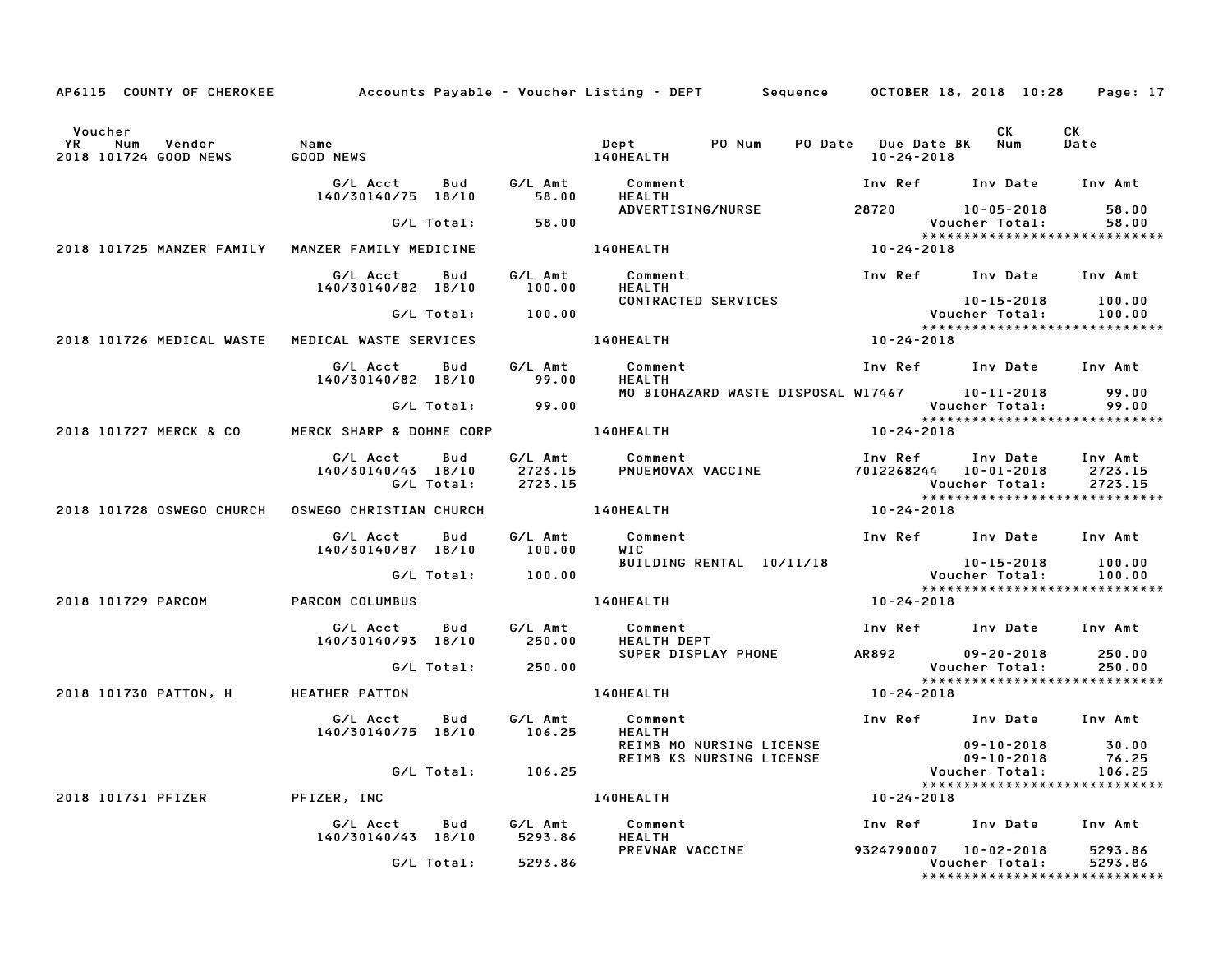| AP6115 COUNTY OF CHEROKEE                           |                                |                   |                             | Accounts Payable – Voucher Listing – DEPT<br>Sequence |                                             | OCTOBER 18, 2018 10:28                                   | Page: 18                                                     |  |
|-----------------------------------------------------|--------------------------------|-------------------|-----------------------------|-------------------------------------------------------|---------------------------------------------|----------------------------------------------------------|--------------------------------------------------------------|--|
| Voucher<br>YR<br>Num<br>Vendor<br>2018 101732 QUILL | Name<br>QUILL CORPORATION      |                   |                             | Dept<br>PO Num<br>140HEALTH                           | PO Date Due Date BK<br>$10 - 24 - 2018$     | CK.<br>Num                                               | СK<br>Date                                                   |  |
|                                                     | G/L Acct<br>140/30140/21 18/10 | Bud               | G/L Amt<br>28.86            | Comment<br>HEALTH                                     | Inv Ref                                     | Inv Date                                                 | Inv Amt                                                      |  |
|                                                     |                                | G/L Total:        | 28.86                       | TRASH BAGS                                            | 1550413                                     | $09 - 28 - 2018$<br>Voucher Total:                       | 28.86<br>28.86                                               |  |
| 2018 101733 VERIZON                                 | <b>VERIZON WIRELESS</b>        |                   |                             | 140HEALTH                                             | 10-24-2018                                  |                                                          | *****************************                                |  |
|                                                     | G/L Acct<br>140/30140/72 18/10 | Bud               | G/L Amt<br>79.78            | Comment<br><b>HEALTH</b>                              | Inv Ref                                     | Inv Date                                                 | Inv Amt                                                      |  |
|                                                     |                                | G/L Total:        | 79.78                       | ACCT 587034926 00001                                  | 981641544                                   | 10-12-2018<br>Voucher Total:                             | 79.78<br>79.78<br>*****************************              |  |
|                                                     |                                |                   |                             |                                                       | <b>DEPT</b>                                 | Total:                                                   | 18434.29                                                     |  |
| 2018 101684 COLUMBUS NEWS                           | COLUMBUS NEWS REPORT           |                   |                             | 160ELECT                                              | $10 - 24 - 2018$                            |                                                          |                                                              |  |
|                                                     | G/L Acct<br>160/30160/78 18/10 | Bud               | G/L Amt<br>584.00           | Comment<br>LEGAL NOTICES                              | Inv Ref                                     | Inv Date                                                 | Inv Amt                                                      |  |
|                                                     |                                |                   |                             | NOTICE OF PLACES/DATES<br>ELECT OFFICERS NOTICE       | 1006<br>1005                                | $10 - 05 - 2018$<br>10-05-2018                           | 80.00<br>64.00                                               |  |
|                                                     |                                |                   |                             | NOTICE OF GENERAL ELECTION 101<br>SPECIAL QUESTION    | 13 <sub>1</sub>                             | $10 - 01 - 2018$<br>$09 - 26 - 2018$<br>$10 - 03 - 2018$ | 216.00<br>112.00<br>112.00                                   |  |
|                                                     |                                | G/L Total:        | 584.00                      |                                                       |                                             | Voucher Total:                                           | 584.00                                                       |  |
| 2018 101686 KS SECRETARY                            | KANSAS SECRETARY OF STATE      |                   |                             | 160ELECT                                              | 10-24-2018                                  | ********************                                     | *********                                                    |  |
|                                                     | G/L Acct<br>160/30160/88 18/10 | Bud               | G/L Amt<br>25.00            | Comment<br>NOTARY RENEWAL<br>PAULA CHENEY             | Inv Ref<br>$\mathbf{1}$                     | Inv Date<br>$10 - 11 - 2018$                             | Inv Amt<br>25.00                                             |  |
|                                                     |                                | G/L Total:        | 25.00                       |                                                       |                                             | Voucher Total:                                           | 25.00                                                        |  |
| 2018 101744 LOCKWOOD                                | LOCKWOOD COMPANY               |                   |                             | 160ELECT                                              | *****************************<br>10-24-2018 |                                                          |                                                              |  |
|                                                     | G/L Acct<br>160/30160/21 18/10 | Bud<br>G/L Total: | G/L Amt<br>498.35<br>498.35 | Comment<br><b>BALLOT ENV</b>                          | Inv Ref<br>122696                           | Inv Date<br>$09 - 27 - 2018$<br>Voucher Total:           | Inv Amt<br>498.35<br>498.35<br>***************************** |  |
|                                                     |                                |                   |                             |                                                       | <b>DEPT</b>                                 | Total:                                                   | 1107.35                                                      |  |
| 2018 101701 SCHWAB                                  | <b>SCHWAB-EATON PA</b>         |                   |                             | 190BRIDGE                                             | $10 - 24 - 2018$                            |                                                          |                                                              |  |
|                                                     | G/L Acct<br>190/30190/89 18/10 | Bud               | G/L Amt<br>9041.00          | Comment<br>E-16.6 BRIDGE REPLACMENT                   | Inv Ref<br>$16.120 - 3$<br>$16 - 120X - 1$  | Inv Date<br>$10 - 09 - 2018$<br>$10 - 09 - 2018$         | Inv Amt<br>2475.00<br>6566.00                                |  |
|                                                     |                                | G/L Total:        | 9041.00                     |                                                       |                                             | Voucher Total:                                           | 9041.00<br>*****************************                     |  |
|                                                     |                                |                   |                             |                                                       | <b>DEPT</b>                                 | Total:                                                   | 9041.00                                                      |  |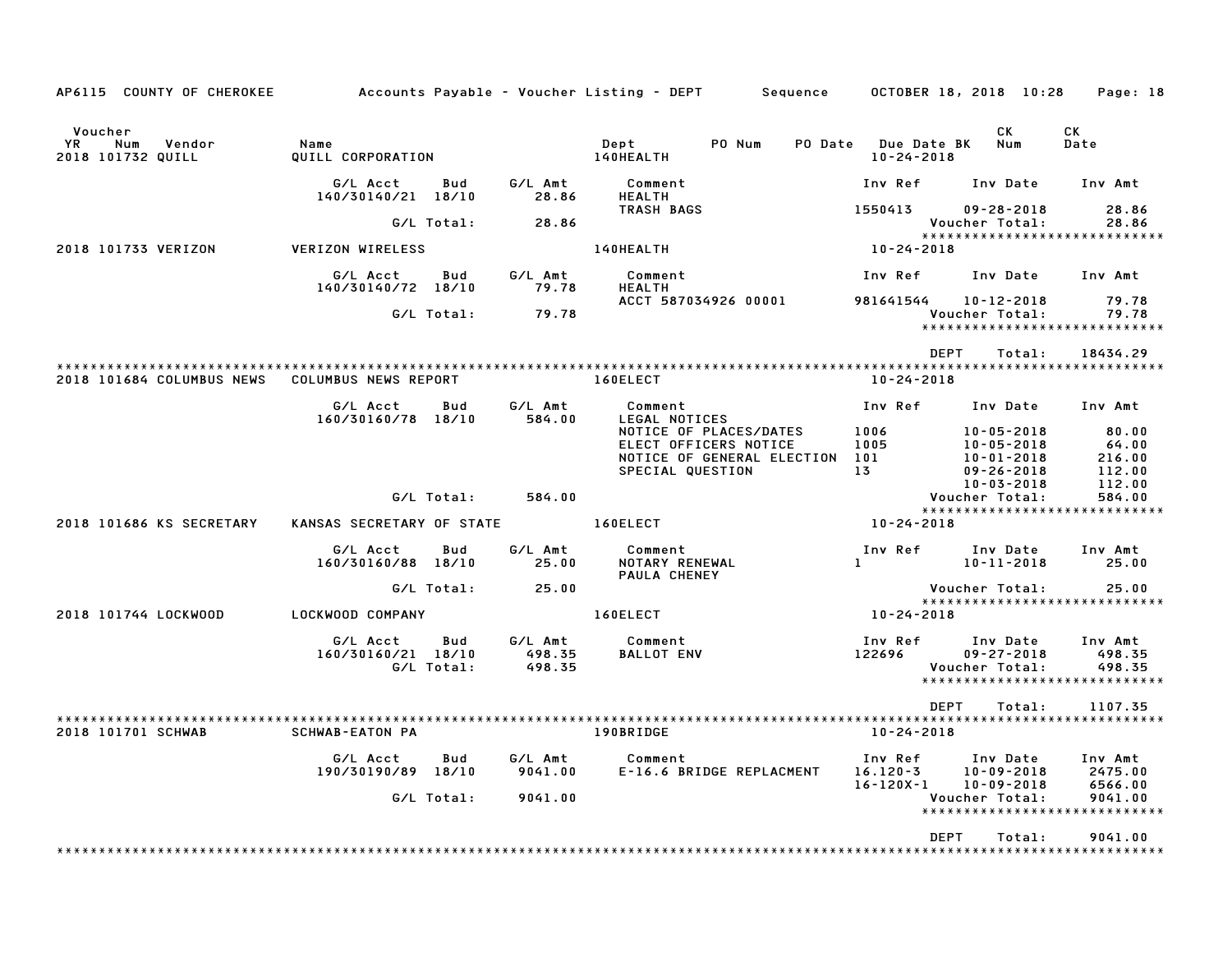| AP6115 COUNTY OF CHEROKEE                                             |                                |                          |                               | Accounts Payable – Voucher Listing – DEPT         Sequence | OCTOBER 18, 2018 10:28                 |                                                  | Page: 19                                                       |
|-----------------------------------------------------------------------|--------------------------------|--------------------------|-------------------------------|------------------------------------------------------------|----------------------------------------|--------------------------------------------------|----------------------------------------------------------------|
| Voucher<br>Num<br>Vendor<br>YR.<br>2018 101687 AT&T 5001              | Name<br>AT&T                   |                          |                               | <b>CK</b><br>CK<br>PO Num<br>Dept<br>PO Date<br>224911     | <b>Due Date BK</b><br>$10 - 24 - 2018$ | Num                                              | Date                                                           |
|                                                                       | G/L Acct<br>224/31224/01       | Bud                      | G/L Amt<br>1054.83            | Comment<br>ACCT 316 140 9942 098 7<br>316 140 2371 911 6   | Inv Ref                                | Inv Date<br>$10 - 01 - 2018$<br>$10 - 01 - 2018$ | Inv Amt<br>855.70<br>199.13                                    |
| 2018 101688 CENTURYLINK2961 CENTURYLINK                               |                                | G/L Total:               | 1054.83                       | 224911                                                     | 10-24-2018                             | Voucher Total:                                   | 1054.83<br>*****************************                       |
|                                                                       | G/L Acct<br>224/31224/01       | <b>Bud</b><br>G/L Total: | G/L Amt<br>1173.82<br>1173.82 | Comment<br>ACCT 313409961                                  | Inv Ref                                | Inv Date<br>$09 - 25 - 2018$<br>Voucher Total:   | Inv Amt<br>1173.82<br>1173.82<br>***************************** |
| 2018 101689 COL TEL                                                   | COLUMBUS TELEPHONE COMPANY     |                          |                               | 224911                                                     | 10-24-2018                             |                                                  |                                                                |
|                                                                       | G/L Acct<br>224/31224/01       | Bud                      | G/L Amt<br>1408.09            | Comment<br>ACCT 166<br>173                                 | Inv Ref                                | Inv Date<br>$10 - 01 - 2018$<br>$10 - 01 - 2018$ | Inv Amt<br>901.37<br>506.72                                    |
|                                                                       |                                | G/L Total:               | 1408.09                       |                                                            |                                        | Voucher Total:                                   | 1408.09<br>*****************************                       |
| 2018 101690 CRAW KAN TELEPH CRAW-KAN TELEPHONE COOPERATIVE INC 224911 |                                |                          |                               |                                                            | 10-24-2018                             |                                                  |                                                                |
|                                                                       | G/L Acct<br>224/31224/01       | Bud                      | G/L Amt<br>148.00             | Comment<br>FACILITY ACCESS SERVICE<br>1818SZ10901.028      | Inv Ref                                | Inv Date<br>$10 - 01 - 2018$                     | Inv Amt<br>148.00                                              |
|                                                                       |                                | G/L Total:               | 148.00                        |                                                            |                                        | Voucher Total:                                   | 148.00<br>*****************************                        |
| 2018 101692 INFORM TECH                                               | INFORMATION TECHNOLOGIES, INC  |                          |                               | 224911                                                     | 10-24-2018                             |                                                  |                                                                |
|                                                                       | G/L Acct<br>224/31224/01       | Bud<br>G/L Total:        | G/L Amt<br>288.00<br>288.00   | Comment<br>WORKSTATION                                     | Inv Ref<br>1201815593                  | Inv Date<br>$06 - 01 - 2018$<br>Voucher Total:   | Inv Amt<br>288.00<br>288.00<br>*****************************   |
| 2018 101691 NEWEGG COMP                                               | NEWEGG BUSINESS, INC           |                          |                               | 224911                                                     | 10-24-2018                             |                                                  |                                                                |
|                                                                       | G/L Acct<br>224/31224/01       | Bud<br>G/L Total:        | G/L Amt<br>69.95<br>69.95     | Comment<br>DISPATCH HEADSET BASES                          | Inv Ref<br>1201335846                  | Inv Date<br>$10 - 01 - 2018$<br>Voucher Total:   | Inv Amt<br>69.95<br>69.95<br>******************************    |
|                                                                       |                                |                          |                               |                                                            | <b>DEPT</b>                            | Total:                                           | 4142.69                                                        |
| 2018 101754 COMMERCE VISA                                             | <b>COMMERCE BANK</b>           |                          |                               | <b>230APP</b>                                              | 10-24-2018                             |                                                  |                                                                |
|                                                                       | G/L Acct<br>230/30230/21 18/10 | Bud                      | G/L Amt<br>54.04              | Comment<br><b>ACCT</b><br><b>ASHLEY KNIGHT</b>             | Inv Ref                                | Inv Date                                         | Inv Amt                                                        |
|                                                                       |                                | G/L Total:               | 54.04                         | <b>OFFICEMAX</b>                                           |                                        | $09 - 06 - 2018$<br>Voucher Total:               | 54.04<br>54.04<br>******************************               |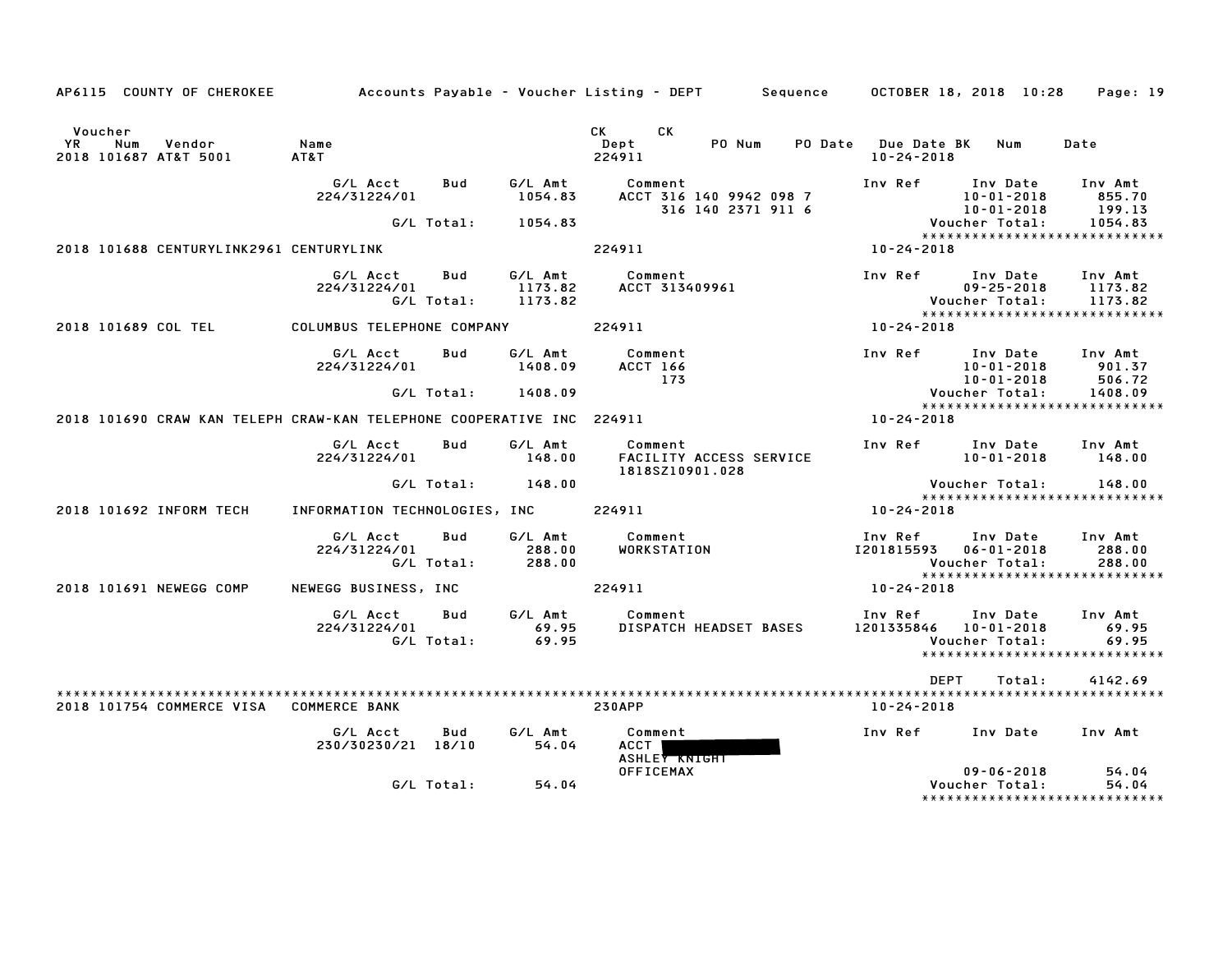| AP6115 COUNTY OF CHEROKEE                               | Accounts Payable – Voucher Listing – DEPT         Sequence         |     |                                       |                                                            |                       |                |                      |                    | OCTOBER 18, 2018 10:28                                | Page: 20                                                     |
|---------------------------------------------------------|--------------------------------------------------------------------|-----|---------------------------------------|------------------------------------------------------------|-----------------------|----------------|----------------------|--------------------|-------------------------------------------------------|--------------------------------------------------------------|
| Voucher<br><b>YR</b><br>Num<br>Vendor<br>2018 101740 JD | Name<br>J D POWER & ASSOC                                          |     |                                       | Dept<br><b>230APP</b>                                      | PO Num                | <b>PO Date</b> | $10 - 24 - 2018$     | <b>Due Date BK</b> | CK.<br>Num                                            | CK<br>Date                                                   |
|                                                         | G/L Acct<br>230/30230/75 18/10<br>G/L Total:                       | Bud | G/L Amt<br>95.00<br>95.00             | Comment                                                    | 2019 APPRAISAL GUIDES |                | Inv Ref              |                    | Inv Date<br>T41192392111 09-26-2018<br>Voucher Total: | Inv Amt<br>95.00<br>95.00<br>*****************************   |
| 2018 101741 NATALINIS                                   | NATALINI'S AUTOMOTIVE                                              |     |                                       | <b>230APP</b>                                              |                       |                | 10-24-2018           |                    |                                                       |                                                              |
|                                                         | G/L Acct<br>230/30230/32 18/10<br>G/L Total:                       | Bud | G/L Amt<br>30.61<br>30.61             | Comment<br>OIL, OIL FILTER                                 |                       |                | Inv Ref<br>683178    |                    | Inv Date<br>$10 - 04 - 2018$<br>Voucher Total:        | Inv Amt<br>30.61<br>30.61<br>*****************************   |
|                                                         |                                                                    |     |                                       |                                                            |                       |                |                      | <b>DEPT</b>        | Total:                                                | 179.65                                                       |
| 2018 101628 MERITAIN                                    | MERITAIN HEALTH                                                    |     |                                       | 260BENEFITS                                                |                       |                | $10 - 24 - 2018$     |                    |                                                       |                                                              |
|                                                         | G/L Acct<br>260/30260/15 18/10                                     | Bud | G/L Amt<br>51737.43                   | Comment<br>GROUP 02438<br>CHEROKEE COUNTY<br>NOVEMBER 2018 |                       |                | Inv Ref              |                    | Inv Date<br>$10 - 11 - 2018$                          | Inv Amt<br>51737.43                                          |
|                                                         | G/L Total:                                                         |     | 51737.43                              |                                                            |                       |                |                      |                    | Voucher Total:                                        | 51737.43<br>******************************                   |
| 2018 101693 CENTURYLINK2961 CENTURYLINK                 |                                                                    |     |                                       | 300ELDERLY                                                 |                       |                | $10 - 24 - 2018$     | <b>DEPT</b>        | Total:                                                | 51737.43                                                     |
|                                                         | G/L Acct<br>300/30300/74 18/10                                     | Bud | G/L Amt<br>151.73                     | Comment<br>ACCT 313571296                                  | 313355170             |                | Inv Ref              |                    | Inv Date<br>$10 - 01 - 2018$<br>$10 - 01 - 2018$      | Inv Amt<br>74.75<br>76.98                                    |
|                                                         | G/L Total:                                                         |     | 151.73                                |                                                            |                       |                |                      |                    | Voucher Total:                                        | 151.73<br>*****************************                      |
| 2018 101680 CENTURYLINK2961 CENTURYLINK                 |                                                                    |     |                                       | 330SEWER                                                   |                       |                | $10 - 24 - 2018$     | <b>DEPT</b>        | Total:                                                | 151.73                                                       |
|                                                         | G/L Acct<br>330/30330/72 18/10<br>G/L Total:                       | Bud | G/L Amt<br>177.24<br>177.24           | Comment<br><b>SEWER PHONE</b>                              |                       |                | Inv Ref<br>438097159 |                    | Inv Date<br>$09 - 23 - 2018$<br>Voucher Total:        | Inv Amt<br>177.24<br>177.24                                  |
| 2018 101665 COLUMBUS NEWS                               | COLUMBUS NEWS REPORT                                               |     |                                       | 330SEWER                                                   |                       |                | 10-24-2018           |                    |                                                       | *****************************                                |
|                                                         | G/L Acct<br>330/30330/89 18/10<br>G/L Total:                       | Bud | G/L Amt<br>54.00<br>54.00             | Comment<br>LEGAL NOTICE                                    |                       |                | Inv Ref<br>1009      |                    | Inv Date<br>$10 - 09 - 2018$<br>Voucher Total:        | Inv Amt<br>54.00<br>54.00                                    |
| 2018 101666 STRONGHOLD                                  | STRONGHOLD DATA                                                    |     |                                       | 330SEWER                                                   |                       |                | $10 - 24 - 2018$     |                    |                                                       | *****************************                                |
|                                                         | G/L Acct<br>330/30330/89 18/10<br>110/30110/89 18/10<br>G/L Total: | Bud | G/L Amt<br>137.97<br>137.96<br>275.93 | Comment<br><b>BATTERY BACKUP</b>                           |                       |                | Inv Ref<br>27784     |                    | Inv Date<br>10-12-2018<br>Voucher Total:              | Inv Amt<br>275.93<br>275.93<br>***************************** |
|                                                         |                                                                    |     |                                       |                                                            |                       |                |                      | <b>DEPT</b>        | Total:                                                | 507.17                                                       |